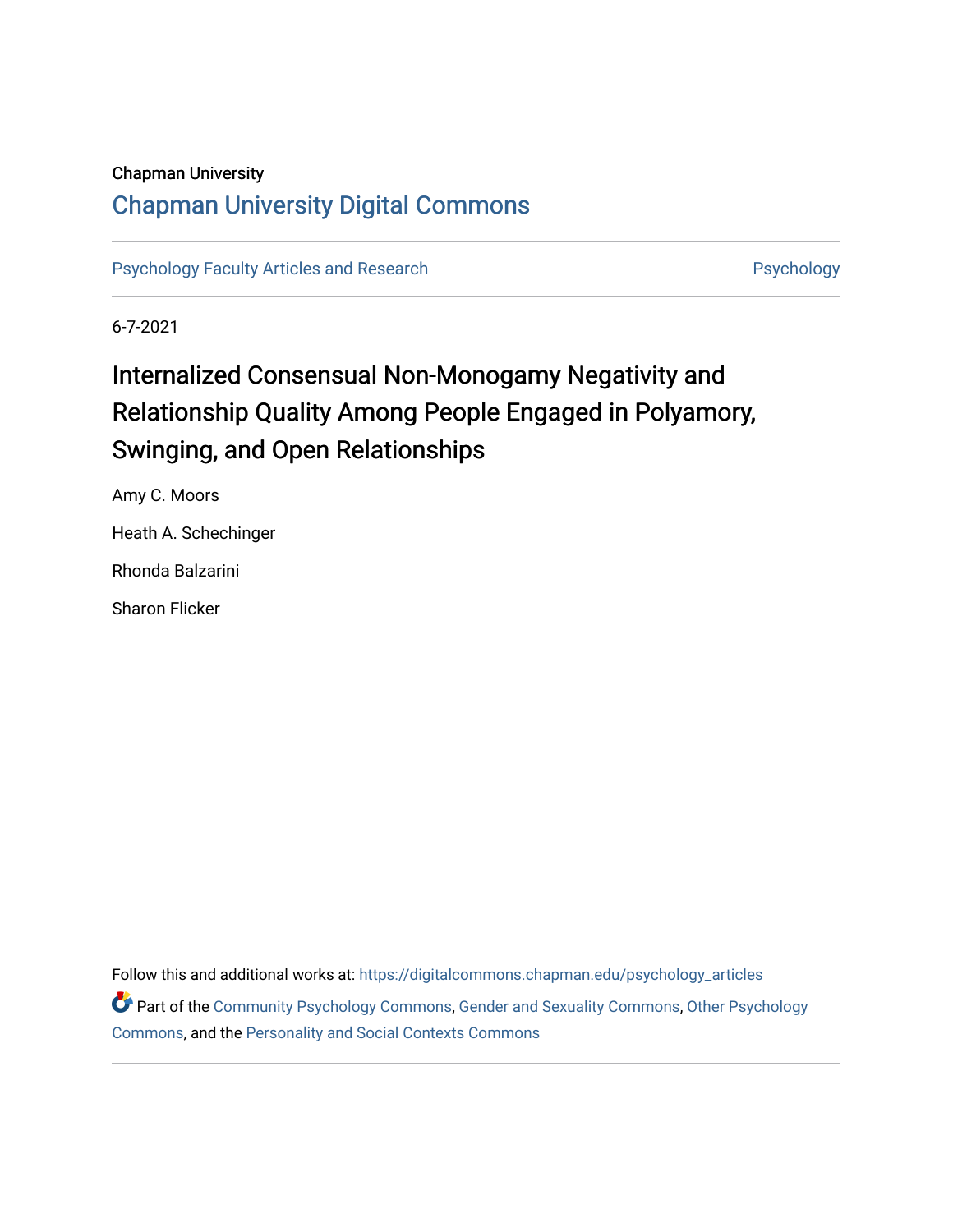## Internalized Consensual Non-Monogamy Negativity and Relationship Quality Among People Engaged in Polyamory, Swinging, and Open Relationships

### **Comments**

This is a pre-copy-editing, author-produced PDF of an article accepted for publication in Archives of Sexual Behavior, volume 50, in 2021 following peer review. The final publication may differ and is available at Springer via <https://doi.org/10.1007/s10508-020-01885-7>.

[A free-to-read copy of the final published article is available here.](https://rdcu.be/ctIPu) 

Copyright Springer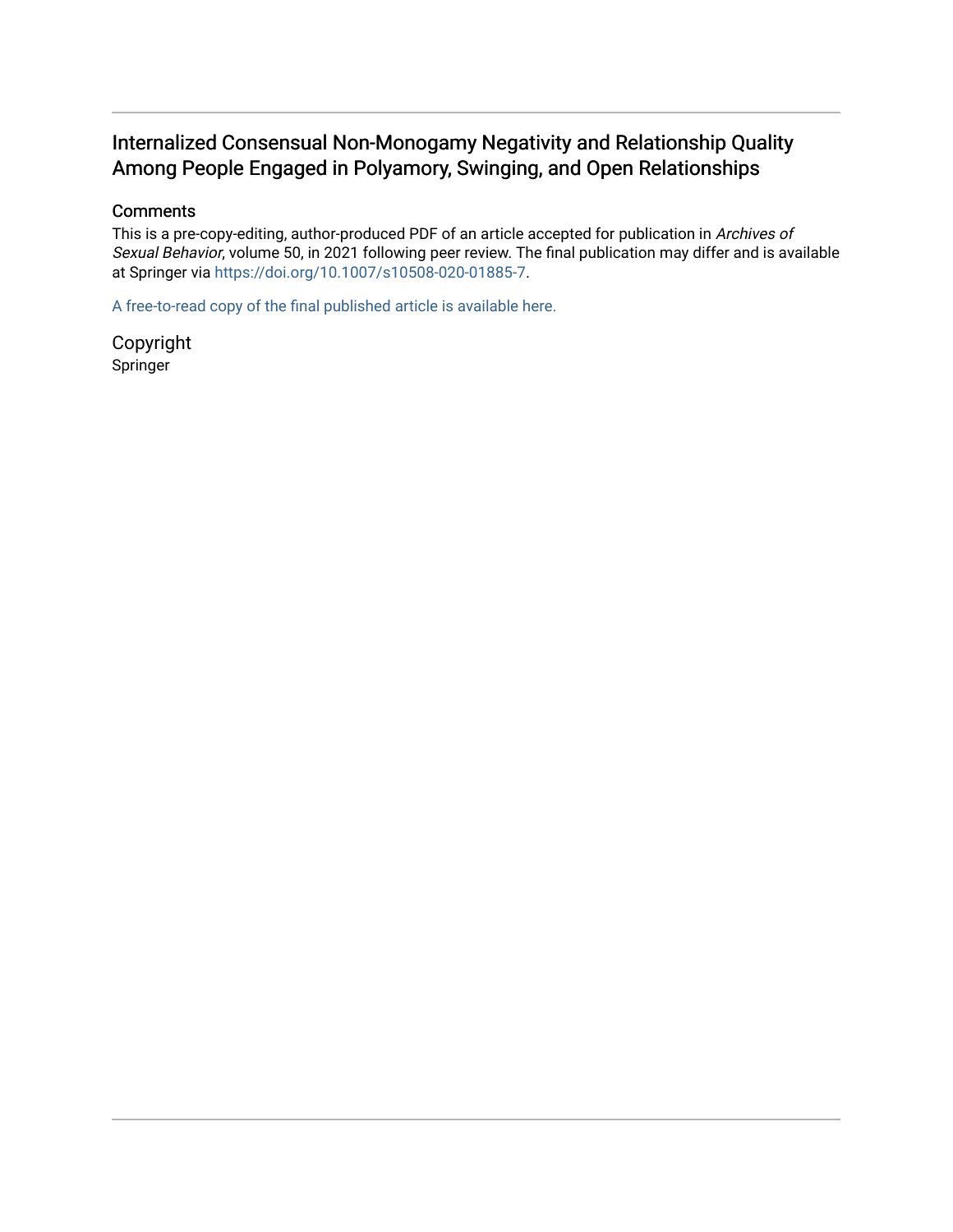# Archives of Sexual Behavior

# Internalized consensual non-monogamy negativity and relationship quality among people engaged in polyamory, swinging, and open relationships

--Manuscript Draft--

| <b>Manuscript Number:</b>                               | ASEB-D-19-00499R2                                                                                                                                                                                                                                                                                                                                                                                                                                                                                                                                                                                                                                                                                                                                                                                                                                                                                                                                                                                                                                                                                                                                                                                                                                                                                                                                                                                                                                                                                                                                                                                                                                                                                                       |  |  |  |  |  |  |
|---------------------------------------------------------|-------------------------------------------------------------------------------------------------------------------------------------------------------------------------------------------------------------------------------------------------------------------------------------------------------------------------------------------------------------------------------------------------------------------------------------------------------------------------------------------------------------------------------------------------------------------------------------------------------------------------------------------------------------------------------------------------------------------------------------------------------------------------------------------------------------------------------------------------------------------------------------------------------------------------------------------------------------------------------------------------------------------------------------------------------------------------------------------------------------------------------------------------------------------------------------------------------------------------------------------------------------------------------------------------------------------------------------------------------------------------------------------------------------------------------------------------------------------------------------------------------------------------------------------------------------------------------------------------------------------------------------------------------------------------------------------------------------------------|--|--|--|--|--|--|
| <b>Full Title:</b>                                      | Internalized consensual non-monogamy negativity and relationship quality among<br>people engaged in polyamory, swinging, and open relationships                                                                                                                                                                                                                                                                                                                                                                                                                                                                                                                                                                                                                                                                                                                                                                                                                                                                                                                                                                                                                                                                                                                                                                                                                                                                                                                                                                                                                                                                                                                                                                         |  |  |  |  |  |  |
| <b>Article Type:</b>                                    | Article                                                                                                                                                                                                                                                                                                                                                                                                                                                                                                                                                                                                                                                                                                                                                                                                                                                                                                                                                                                                                                                                                                                                                                                                                                                                                                                                                                                                                                                                                                                                                                                                                                                                                                                 |  |  |  |  |  |  |
| Keywords:                                               | consensual non-monogamy; polyamory; self-stigma; internalized consensual non-<br>monogamy negativity; relationship quality; minority stress                                                                                                                                                                                                                                                                                                                                                                                                                                                                                                                                                                                                                                                                                                                                                                                                                                                                                                                                                                                                                                                                                                                                                                                                                                                                                                                                                                                                                                                                                                                                                                             |  |  |  |  |  |  |
| <b>Corresponding Author:</b>                            | Amy C. Moors, Ph.D.<br><b>Chapman University</b><br><b>UNITED STATES</b>                                                                                                                                                                                                                                                                                                                                                                                                                                                                                                                                                                                                                                                                                                                                                                                                                                                                                                                                                                                                                                                                                                                                                                                                                                                                                                                                                                                                                                                                                                                                                                                                                                                |  |  |  |  |  |  |
| <b>Corresponding Author Secondary</b><br>Information:   |                                                                                                                                                                                                                                                                                                                                                                                                                                                                                                                                                                                                                                                                                                                                                                                                                                                                                                                                                                                                                                                                                                                                                                                                                                                                                                                                                                                                                                                                                                                                                                                                                                                                                                                         |  |  |  |  |  |  |
| <b>Corresponding Author's Institution:</b>              | <b>Chapman University</b>                                                                                                                                                                                                                                                                                                                                                                                                                                                                                                                                                                                                                                                                                                                                                                                                                                                                                                                                                                                                                                                                                                                                                                                                                                                                                                                                                                                                                                                                                                                                                                                                                                                                                               |  |  |  |  |  |  |
| <b>Corresponding Author's Secondary</b><br>Institution: |                                                                                                                                                                                                                                                                                                                                                                                                                                                                                                                                                                                                                                                                                                                                                                                                                                                                                                                                                                                                                                                                                                                                                                                                                                                                                                                                                                                                                                                                                                                                                                                                                                                                                                                         |  |  |  |  |  |  |
| <b>First Author:</b>                                    | Amy C. Moors, Ph.D.                                                                                                                                                                                                                                                                                                                                                                                                                                                                                                                                                                                                                                                                                                                                                                                                                                                                                                                                                                                                                                                                                                                                                                                                                                                                                                                                                                                                                                                                                                                                                                                                                                                                                                     |  |  |  |  |  |  |
| <b>First Author Secondary Information:</b>              |                                                                                                                                                                                                                                                                                                                                                                                                                                                                                                                                                                                                                                                                                                                                                                                                                                                                                                                                                                                                                                                                                                                                                                                                                                                                                                                                                                                                                                                                                                                                                                                                                                                                                                                         |  |  |  |  |  |  |
| <b>Order of Authors:</b>                                | Amy C. Moors, Ph.D.                                                                                                                                                                                                                                                                                                                                                                                                                                                                                                                                                                                                                                                                                                                                                                                                                                                                                                                                                                                                                                                                                                                                                                                                                                                                                                                                                                                                                                                                                                                                                                                                                                                                                                     |  |  |  |  |  |  |
|                                                         | Heath A. Schechinger                                                                                                                                                                                                                                                                                                                                                                                                                                                                                                                                                                                                                                                                                                                                                                                                                                                                                                                                                                                                                                                                                                                                                                                                                                                                                                                                                                                                                                                                                                                                                                                                                                                                                                    |  |  |  |  |  |  |
|                                                         | Rhonda Balzarini                                                                                                                                                                                                                                                                                                                                                                                                                                                                                                                                                                                                                                                                                                                                                                                                                                                                                                                                                                                                                                                                                                                                                                                                                                                                                                                                                                                                                                                                                                                                                                                                                                                                                                        |  |  |  |  |  |  |
|                                                         | <b>Sharon Flicker</b>                                                                                                                                                                                                                                                                                                                                                                                                                                                                                                                                                                                                                                                                                                                                                                                                                                                                                                                                                                                                                                                                                                                                                                                                                                                                                                                                                                                                                                                                                                                                                                                                                                                                                                   |  |  |  |  |  |  |
| <b>Order of Authors Secondary Information:</b>          |                                                                                                                                                                                                                                                                                                                                                                                                                                                                                                                                                                                                                                                                                                                                                                                                                                                                                                                                                                                                                                                                                                                                                                                                                                                                                                                                                                                                                                                                                                                                                                                                                                                                                                                         |  |  |  |  |  |  |
| <b>Funding Information:</b>                             |                                                                                                                                                                                                                                                                                                                                                                                                                                                                                                                                                                                                                                                                                                                                                                                                                                                                                                                                                                                                                                                                                                                                                                                                                                                                                                                                                                                                                                                                                                                                                                                                                                                                                                                         |  |  |  |  |  |  |
| Abstract:                                               | Drawing on an internalized homonegativity and minority stress framework, the present<br>study seeks to address whether people engaged in consensual non-monogamy (CNM)<br>internalize stigma toward their relationship style, and if internalized CNM negativity is<br>associated with poorer relationship quality and functioning. We recruited a community<br>sample of 339 people engaged in CNM (open, swinging, or polyamorous relationship)<br>with at least two concurrent partners. Participants completed a newly developed<br>measure of internalized CNM negativity (which assessed personal discomfort, social<br>discomfort, and public identification) and four measures of relationship quality for each<br>partner. Regression analyses show that personal discomfort with CNM (e.g., wanting to<br>change one's relationship style or endorsing CNM as unnatural) was associated with<br>lower satisfaction with romantic and sexual relationship agreements, global relationship<br>satisfaction, and commitment (but not sexual satisfaction) in both concurrent<br>relationships. The other two dimensions of internalized CNM negativity, social<br>discomfort and public identification, were not related to relationship quality with either<br>partner. These findings provide support for the notion that prevailing mononormativity<br>(idealization of monogamy in society) can become applied to the self and negatively<br>impact relationship quality. Understanding the processes in which broader societal<br>stigma toward CNM can become internalized and affect well-being provides a new<br>direction for research at the intersection of public health, psychology, and sexuality. |  |  |  |  |  |  |
| <b>Response to Reviewers:</b>                           | Thank you for the additional feedback on grammar; we made all of your suggested<br>changes.<br>In addition, we also added to the discussion (both in the main and future directions) a<br>clear summary of our results, including what we found and what we did not. Thank you<br>for this suggestion to make our findings more clear.                                                                                                                                                                                                                                                                                                                                                                                                                                                                                                                                                                                                                                                                                                                                                                                                                                                                                                                                                                                                                                                                                                                                                                                                                                                                                                                                                                                  |  |  |  |  |  |  |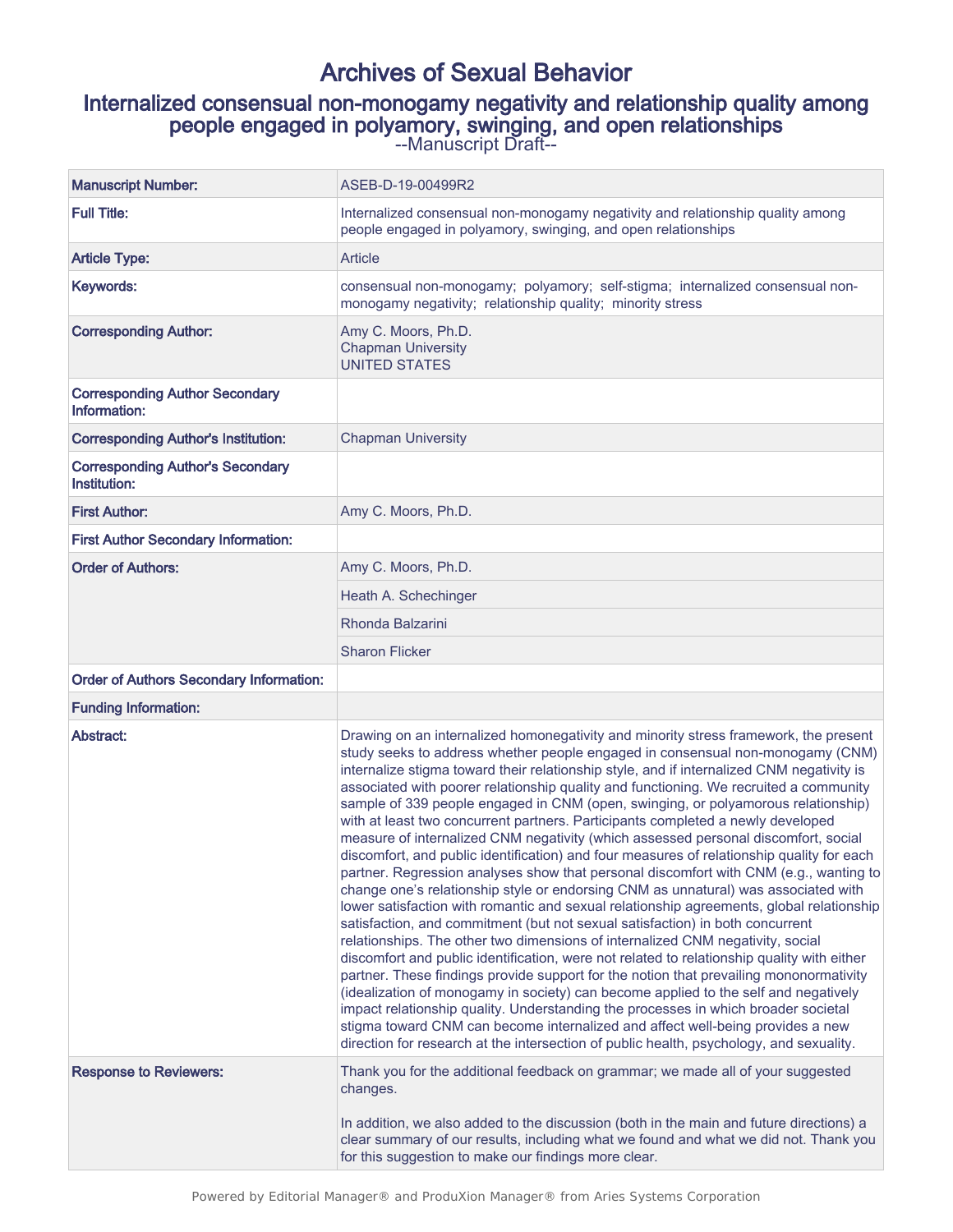# **Internalized consensual non-monogamy negativity and relationship quality among people engaged in polyamory, swinging, and open relationships**

Amy C. Moors<sup>1, 2</sup>, Heath A. Schechinger<sup>3</sup>, Rhonda Balzarini<sup>4</sup>, and Sharon Flicker<sup>5</sup>

<sup>1</sup>Department of Psychology, Chapman University

<sup>2</sup>The Kinsey Institute, Indiana University

<sup>3</sup>University of California, Berkeley

<sup>4</sup>York University

<sup>5</sup>California State University, Sacramento

Correspondence concerning this article should be addressed to: Amy C. Moors, Department of Psychology, Crean College of Health and Behavioral Science, Chapman University and The Kinsey Institute, Indiana University, Bloomington. Electronic mail may be sent to moors@chapman.edu.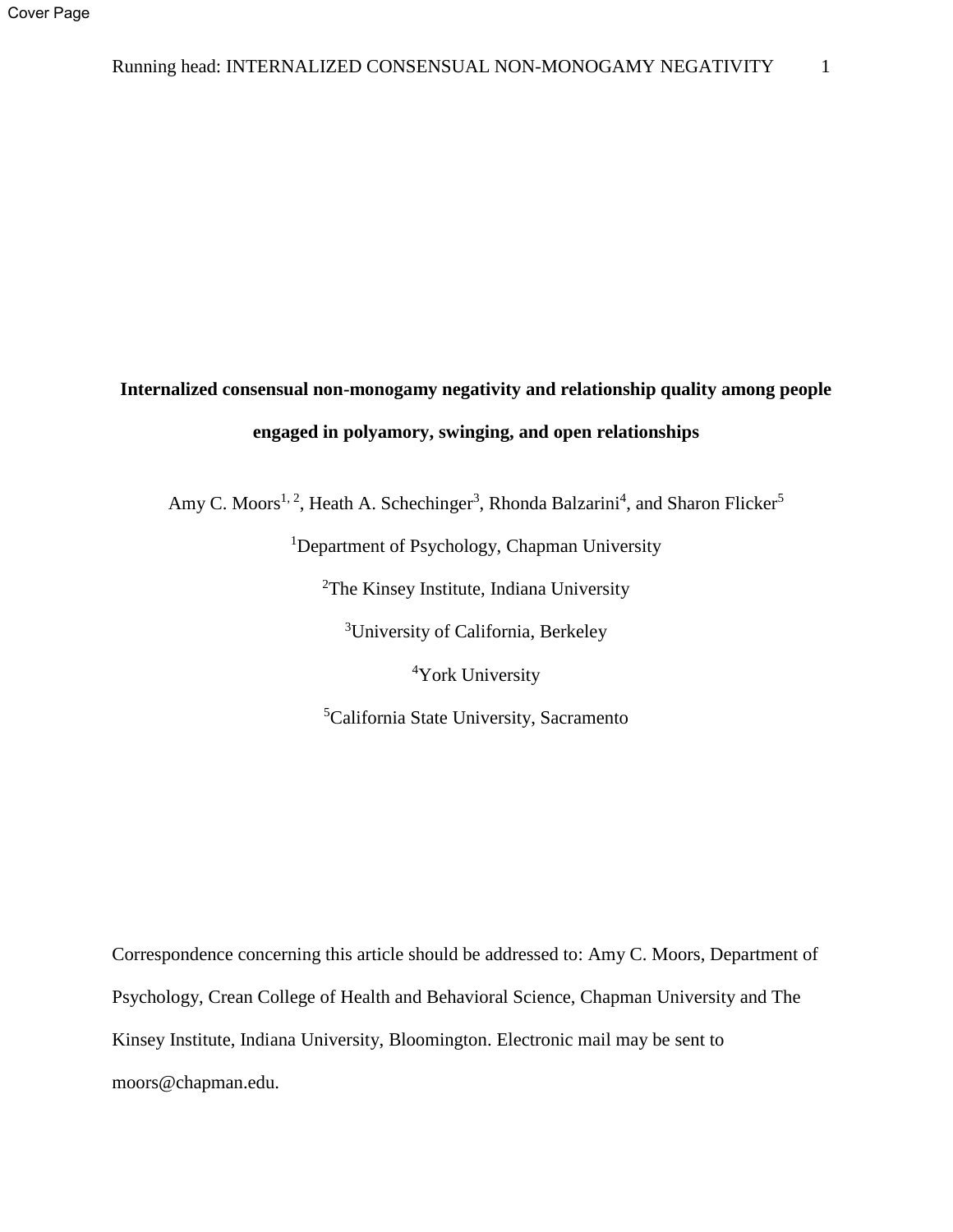#### Running head: INTERNALIZED CONSENSUAL NON-MONOGAMY NEGATIVITY 1

#### **Abstract**

Drawing on an internalized homonegativity and minority stress framework, the present study seeks to address whether people engaged in consensual non-monogamy (CNM) internalize stigma toward their relationship style, and if internalized CNM negativity is associated with poorer relationship quality and functioning. We recruited a community sample of 339 people engaged in CNM (open, swinging, or polyamorous relationship) with at least two concurrent partners. Participants completed a newly developed measure of internalized CNM negativity (which assessed personal discomfort, social discomfort, and public identification) and four measures of relationship quality for each partner. Regression analyses show that personal discomfort with CNM (e.g., wanting to change one's relationship style or endorsing CNM as unnatural) was associated with lower satisfaction with romantic and sexual relationship agreements, global relationship satisfaction, and commitment (but not sexual satisfaction) in both concurrent relationships. The other two dimensions of internalized CNM negativity, social discomfort and public identification, were not related to relationship quality with either partner. These findings provide support for the notion that prevailing mononormativity (idealization of monogamy in society) can become applied to the self and negatively impact relationship quality. Understanding the processes in which broader societal stigma toward CNM can become internalized and affect well-being provides a new direction for research at the intersection of public health, psychology, and sexuality.

*Key words*: consensual non-monogamy, polyamory, self-stigma, internalized consensual non-monogamy negativity, relationship quality, minority stress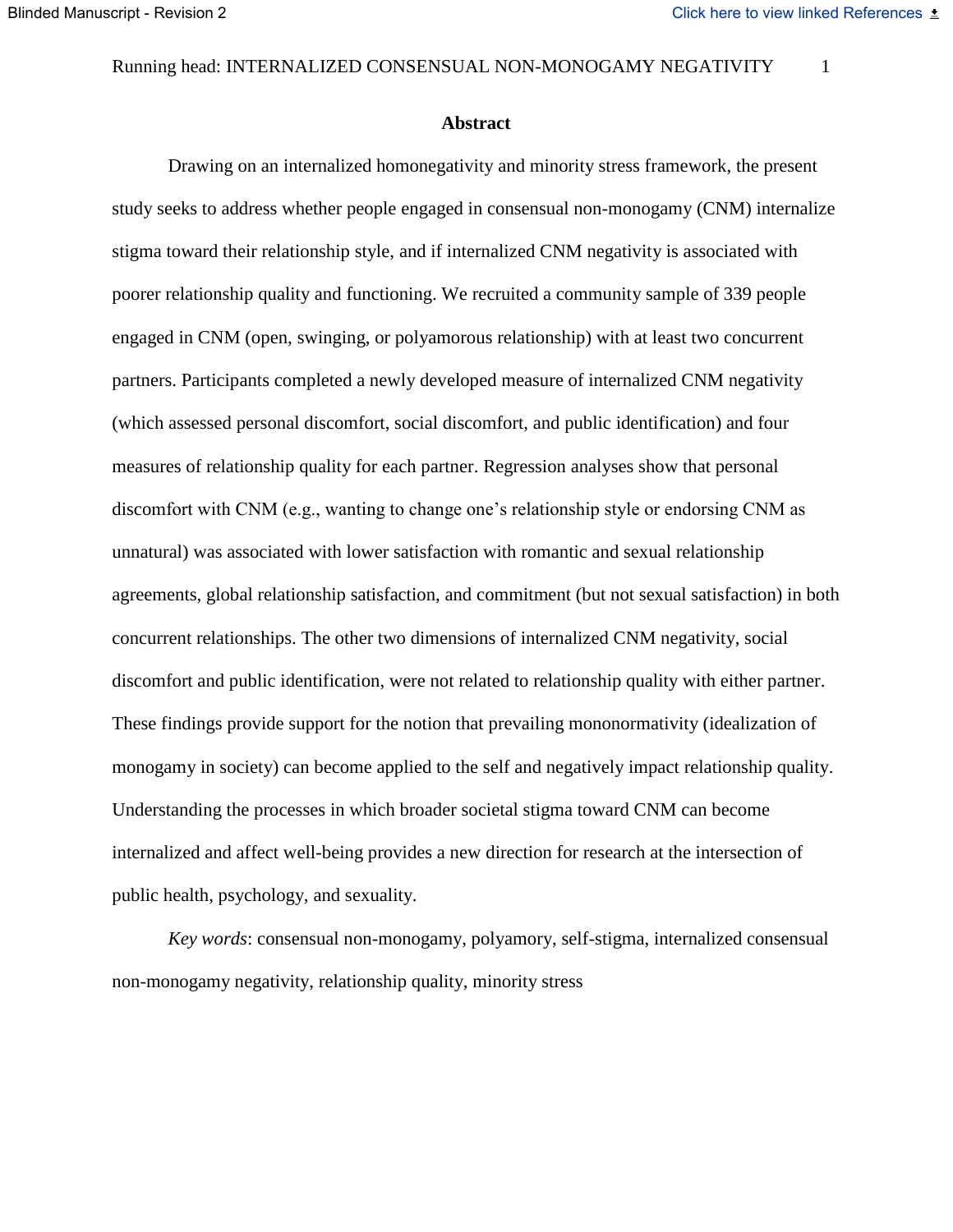# **Internalized consensual non-monogamy negativity and relationship quality among people engaged in polyamory, swinging, and open relationships**

Monogamy is often portrayed as a universal human desire. Finding a soulmate is central to love songs and romantic comedy plot lines as well as psychological theories of love and intimacy (Conley, Matsick, Moors, & Ziegler, 2017; Day, 2016; DePaulo & Morris, 2005; Moors, Matsick, & Schechinger, 2017). A by-product of idealizing monogamy is robust stigma toward expressions of intimacy that do not conform to romantic and sexual exclusivity with one partner. Ample research has documented that consensual non-monogamy (CNM)—relationships in which all people involved consent to engage in emotional and/or sexual intimacy with multiple partners—is highly stigmatized in Western cultures (Balzarini, Shumlich, Kohut, & Campbell, 2018; Conley, Moors, Matsick, & Ziegler, 2013; Hutzler, Giuliano, Herselman, & Johnson, 2016; Moors, Matsick, Ziegler, Rubin, & Conley, 2013; Rodrigues, Fasoli, Huic, & Lopes, 2018). Likewise, people engaged in CNM report experiencing a range of negative experiences, from isolation by one's family members to being encouraged to renounce their relationship by mental health professionals (Aguilar, 2013; Balzarini et al., 2017; Schechinger, Sakaluk, & Moors, 2018; Sheff, 2011; Vaughan, Jones, Taylor, & Roush, 2019).

Given these stigmatizing and intolerant views toward people engaged in CNM, we argue that, as a result, these ideas can be directed inward and manifest as *internalized CNM negativity* (can also be conceptualized as *internalized mononormativity*). That is, we suggest that people engaged in CNM can direct negative social attitudes and experiences toward the self, which, in turn, leads to a devaluation of the self and internal conflicts about one's desire for or engagement in CNM (c.f. Meyer & Dean, 1998). As such, the present study is a first empirical step to explore the psychological phenomenon of internalized CNM negativity and examine how this may be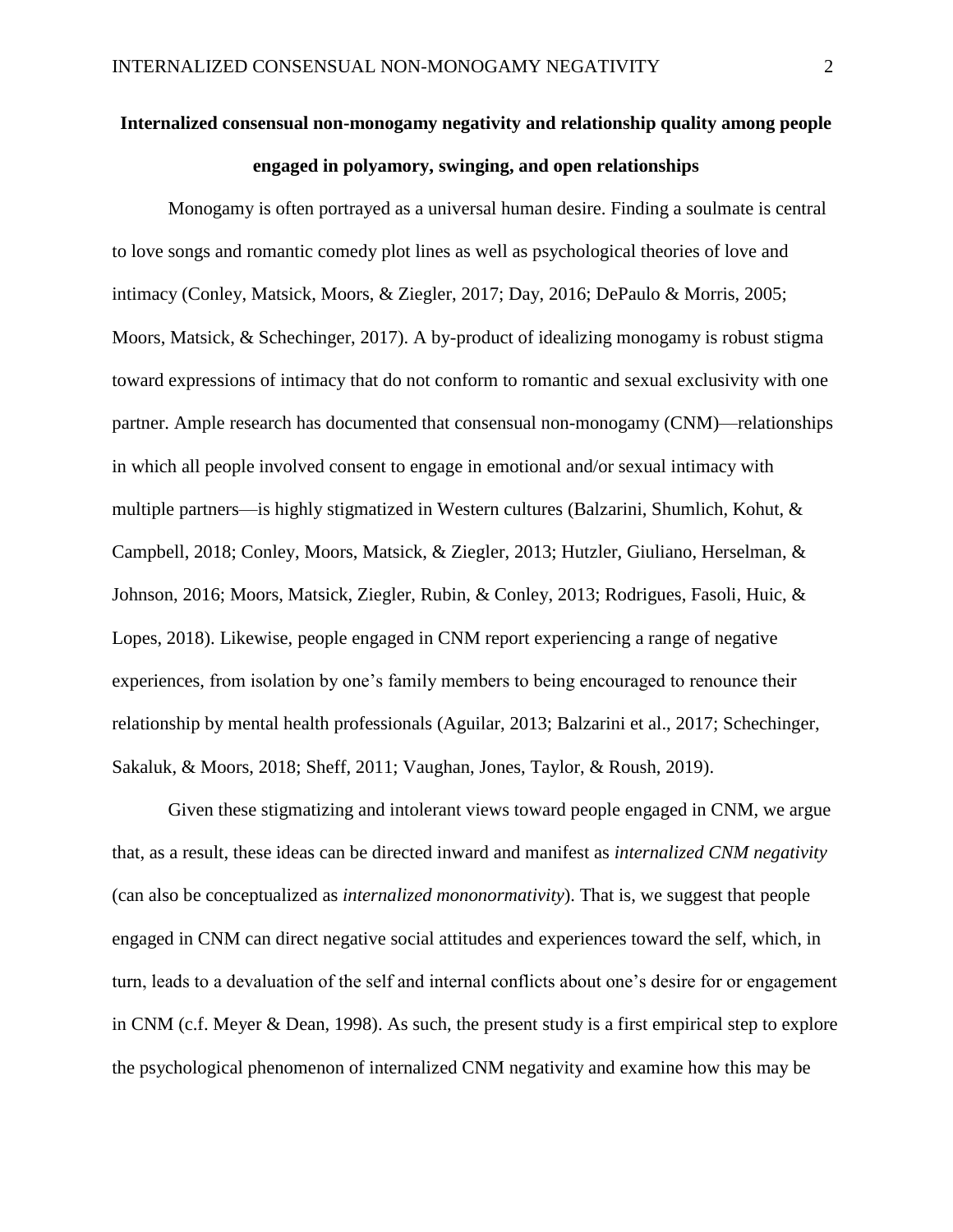linked to relational functioning (e.g., relationship satisfaction, commitment) among people with multiple concurrent romantic and/or sexual relationship partners. Below, we outline parallels between internalized CNM negativity and internalized homonegativity—a body of research that inspired and theoretically grounded the current research. We then discuss how internalized CNM negativity may be linked with relationship quality and functioning across multiple relationships.

# **Conceptual Parallels between Internalized Homonegativity and Internalized CNM Negativity**

Over time, the broader sexual minority community has expanded to recognize emerging subcultures, including trans and non-binary, BDSM, and CNM communities (Nichols & Shernoff, 2007). Although identifying as a member of the lesbian, gay, bisexual, and queer (LGBQ) community and identifying as someone who engages in CNM are distinct, there are several experiences shared by these sexual/relational identities and practices. In this section, we discuss parallels between experiences that LGBQ people and people engaged in CNM may encounter (e.g., societal stigma, disclosure concerns) to lay the groundwork for the concept of internalized CNM negativity. In addition to these parallels, there is also high engagement of LGBQ people in CNM relationships (Balzarini, Dharma, Kohut, Holmes, et al., 2019; Fairbrother, Hart, & Fairbrother, 2019; Haupert, Gesselman, Moors, Fisher, & Garcia, 2017; Haupert, Moors, Gesselman, & Garcia, 2017), which further connects these communities and sexual/relational practices. Specifically, Haupert and colleagues (2017) found that approximately one out of five people in the U.S. have engaged in CNM at some point during their life with a higher proportion of LGBQ people compared to heterosexual people reporting engagement (approximately 75% gay and bisexual men v. 25% heterosexual men; 56% lesbian and bisexual women v. 44% of heterosexual women).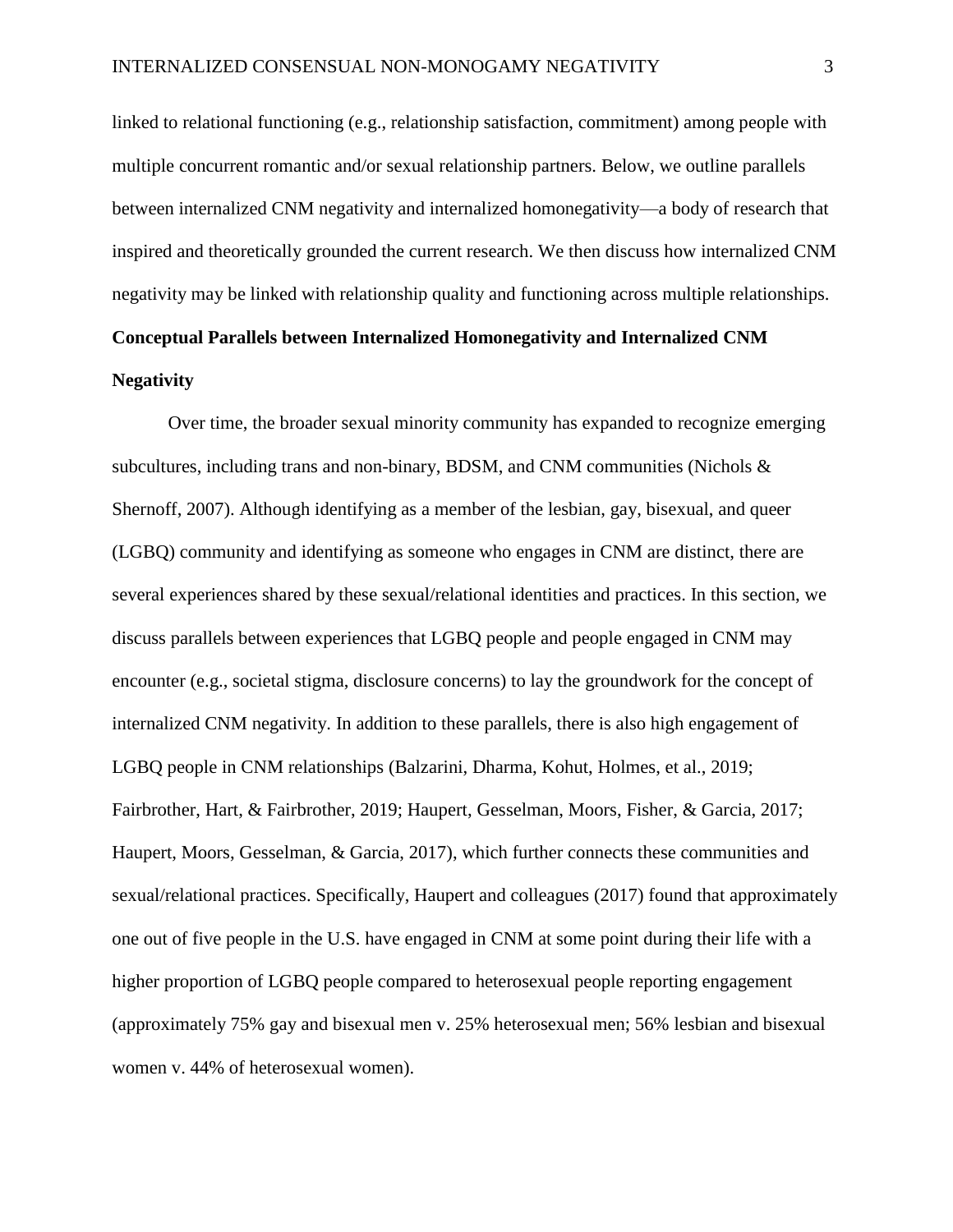At the broadest level, one point of overlap between LGBQ individuals and people engaged in CNM is experiences of prejudice and discrimination based on their identities and sexual practices. Drawing on queer theory (Minton, 1997; Moors & Schechinger, 2014; Rubin, 1984), sexual identities and practices are organized into systems of power, which encourage heterosexual and monogamous practices and, likewise, stigmatize practices and identities deviating from these practices. That is, there are a set of sexual identities and practices that are deemed appropriate (known as the "charmed circle") and perverse (known as the "outer limits;" Rubin, 1984). This stratification of sexuality in Western society places same-sex and CNM relationships on the outer limits, warranting the persecution and, often, criminalization of those who fall outside of the narrow frame of what constitutes appropriate sexualities (Rubin, 1984). As such, a substantial amount of research has documented the prejudicial and discriminatory experiences that LGBQ people and people engaged in CNM endure on the basis of their "nonnormative" sexualities (e.g., Conley et al., 2013; Kelleher, 2009; Meyer, 2003; Moors et al., 2013; Rodrigues et al., 2018; Vaughan et al., 2019).

Given stigma surrounding both LGBQ and CNM sexual practices, additional overlapping experiences may include concerns related to disclosure, isolation from family and friends, and legislation surrounding parenting, housing, and workplace rights (Aguilar, 2013; Aviram & Leachman, 2015; Barker, 2005; Pallotta-Chiarolli, 2010; Rambukkana, 2004; Sheff, 2011, 2015; Weitzman, 2006). For instance, in ethnographic longitudinal research, Sheff (2011) found that people who engaged in polyamory often experience rejection from family members and criticisms about raising children because of their relationship structure—experiences that are similarly shared by LGBQ individuals (e.g., Puckett, Woodward, Mereish, & Pantalone, 2015; Ryan, Legate, Weinstein, & Rahman, 2017). Qualitative research and practitioner insight on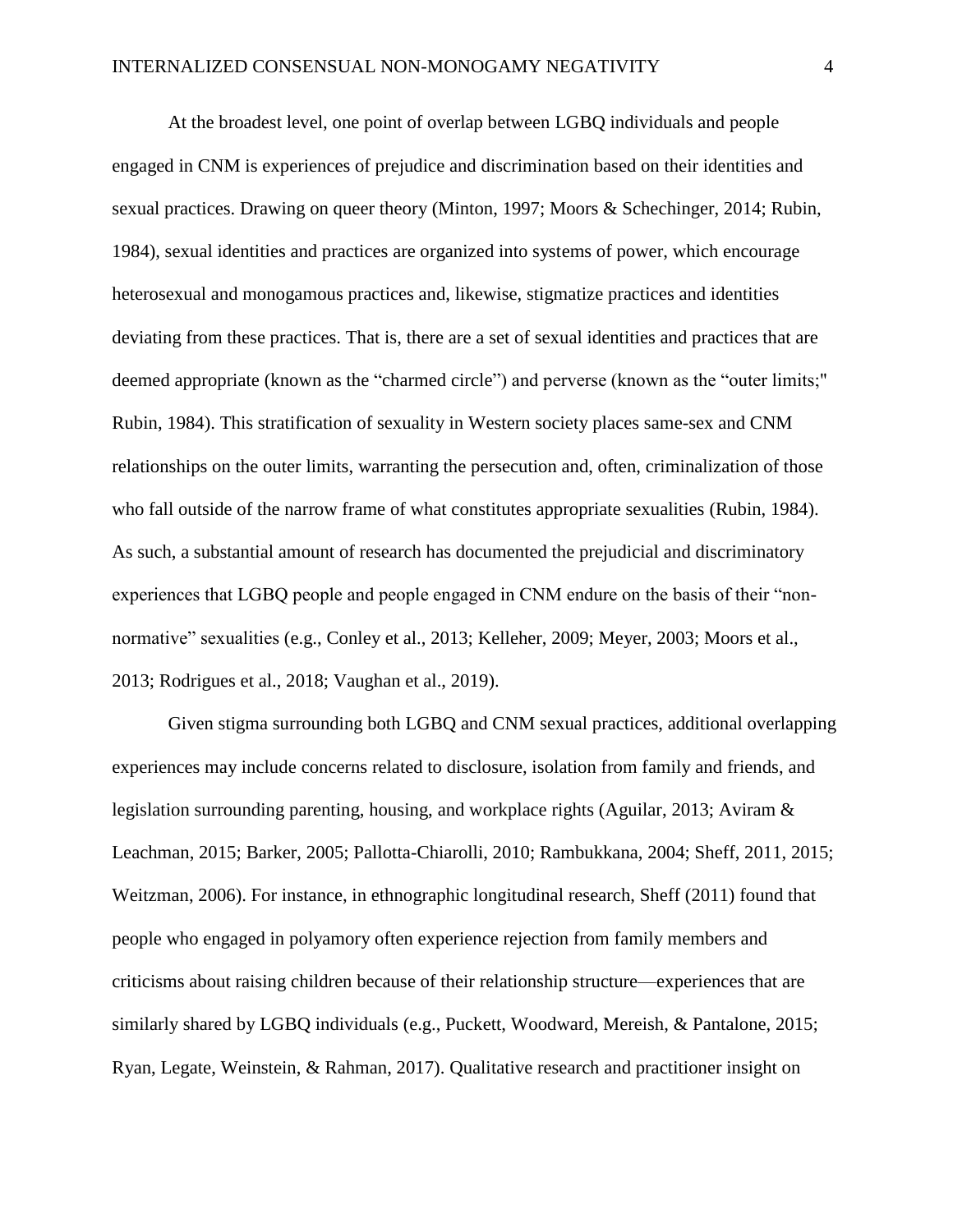CNM identity development suggests that challenges surrounding disclosure are comparable to coming-out narratives among LGBQ individuals (e.g., Rambukkana, 2004; Weitzman, 2006). In a similar vein, accounts of CNM individuals' experiences have been shown to align with essential aspects of Cass's (1979) lesbian and gay identity formation model (i.e., moving through the six stages from identity confusion through identity synthesis; Klesse, 2007; Klesse, 2014).

Beyond the scope of the present research is a position on whether a prolicitivity toward or engagement in CNM is an orientation, akin to sexual orientation, as empirical pursuits in this line of inquiry are in the nascent stages (see Klesse, 2014; 2016, for further commentary). We argue, instead, that a similar process of seeing and being subjected to broader societal stigma and discrimination on the basis of one's relationship style can be internalized—similar to how heterosexism and anti-gay rhetoric impacts LGBQ individuals. Specifically, internalized homonegativity<sup>1</sup> is the process by which LGBQ individuals (often unconsciously) internalize societal messages toward gender and sexuality as part of their self-image (Meyer, 1995). Integrating societal messages has been found to translate into negative feelings toward oneself when people experience same-sex attraction because this conflicts with idealized heterosexual norms (Herek, 2007; Herek, Gillis, & Cogan, 2009). Specifically, internalized homonegativity is considered to be chronic and is likely to be experienced by most LGBQ people due to the pervasiveness of LGBQ stigma (Meyer, 2003). Of note, internalized homonegativity is not conceptualized as an inherent personal trait or response generated by subjective or "neurotic" concerns, but a product of broader societal and political bias (Herek et al., 2009; Meyer & Dean, 1998; Szymanski & Carr, 2008).

The impact of social stigma on sexual and romantic relationships are often framed within Meyer's (2003) minority stress model, or the process by which stigma and discrimination create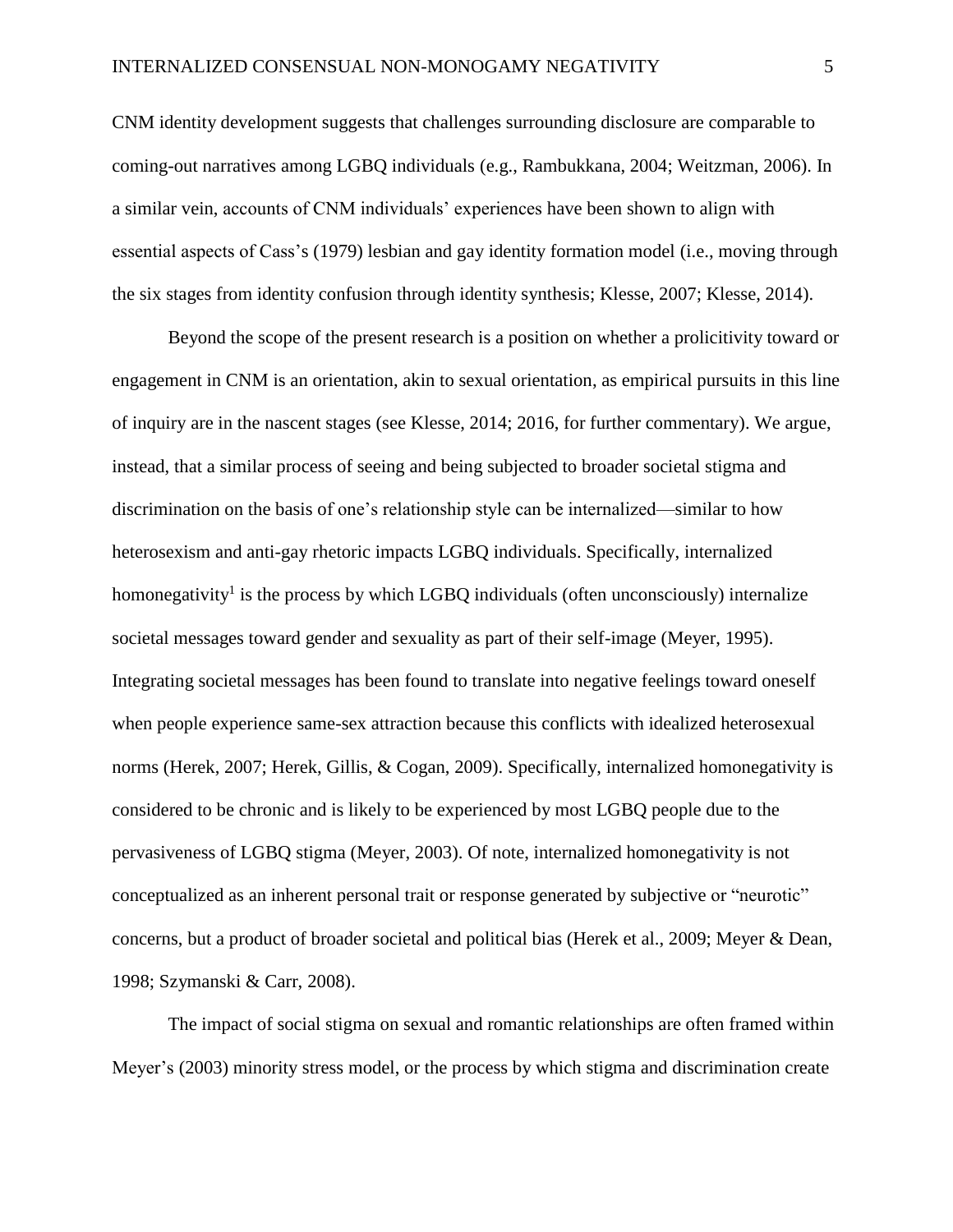a hostile social environment leading to negative health, well-being, and relationship effects. The minority stress model provides cultural context and a narrative for understanding the experiences of LGBQ individuals, who are exposed to unique stressors related to their minority status. According to this framework, internalized homonegativity is one of five unique types of stressors experienced by LGBQ individuals, with the other four related to experiencing prejudicial events, anticipating rejection, concealing one's sexual orientation, and ameliorative coping (Meyer, 2003; Szymanski, Kashubeck-West, & Meyer, 2008).

In sum, these parallels between LGBQ people and people engaged in CNM reflect the ways in which people engaged in CNM may view and interpret negative reactions to their intimate relationships and, in turn, internalize stigma. Thus, we posit that people engaged in CNM are subject to experiencing similar psychological conflicts because their inclinations deviate from societal expectations regarding monogamy. Similar to internalized homonegativity, we conceptualize internalized CNM negativity as the process in which people who desire or are engaged in CNM internalize mononormative societal messages toward sex and relationships (often unconsciously) as part of their self-image. That is, we suggest that social and political stigma and bias toward CNM relationships shapes self-stigma regarding one's own CNM relationship style.

#### **Internalized CNM Negativity and Relationship Quality**

Societal stigma and discrimination has been found to be harmful to the romantic relationships of LGBQ people (Doyle & Molix, 2015; Fingerhut & Peplau, 2013; Rith & Diamond, 2013). For some LGBQ people, they may avoid emotionally intimate or long-term relationships to alleviate feelings of internalized homonegativity (Meyer & Dean, 1998; Ross & Rosser, 1996). Likewise, research has documented that experiencing negative feelings and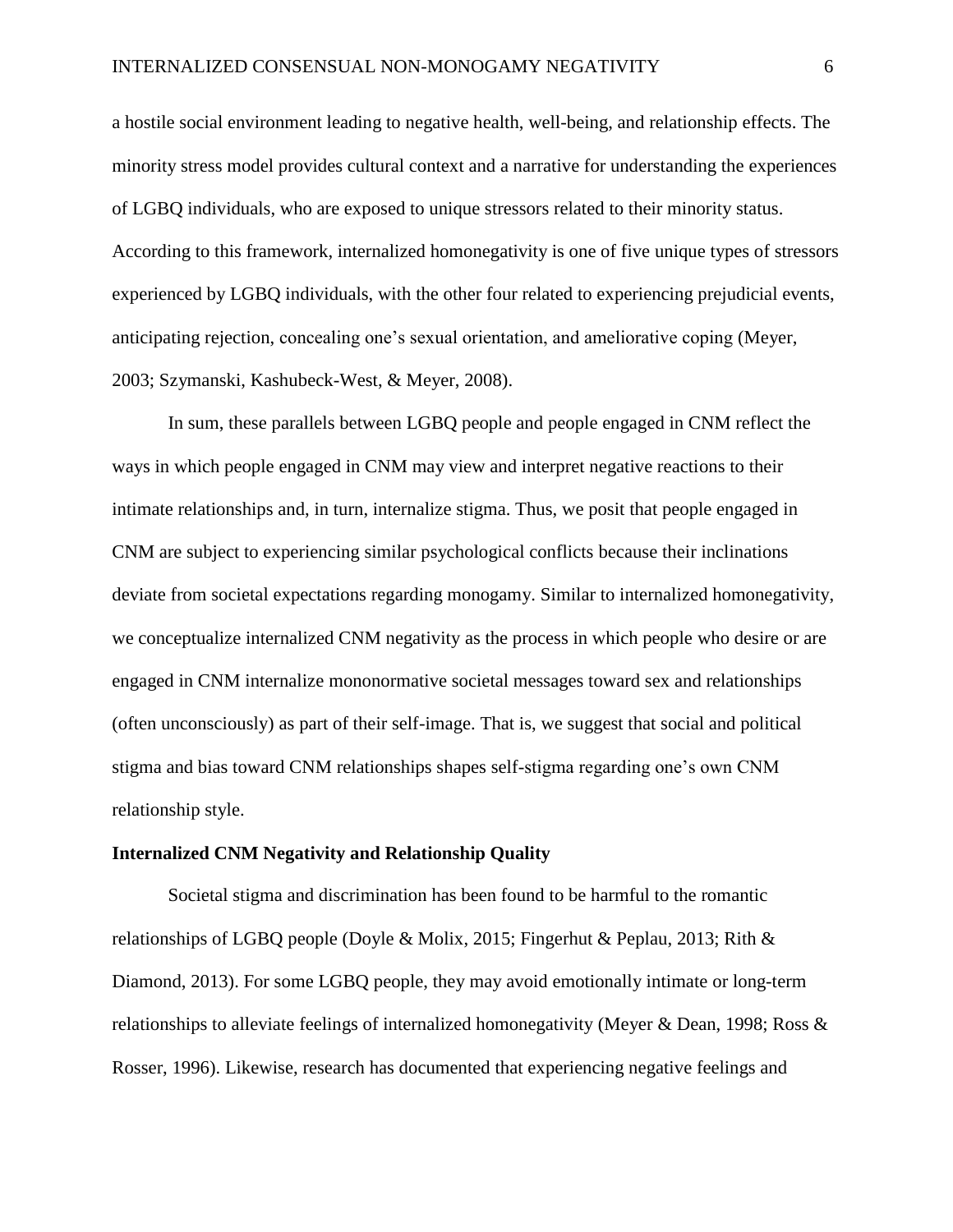internalizing stigma among LGBQ people is associated with lower relationship quality (e.g., satisfaction, harmony) and greater conflict (Balsam & Szymanski, 2005; Doyle & Molix, 2015; Frost & Meyer, 2009; Mohr & Fassinger, 2006). Among gay and bisexual men, high levels of internalized homonegativity are linked with high levels of sexual anxiety and low levels of sexual satisfaction (Frost & Meyer, 2009; Meyer, 1995). A recent meta-analyses of 35 studies on social stigma and relationship functioning among LGBQ people found a consistent inverse association between social stigma and relationship quality with more deleterious associations for internalized homonegativity relative to general stigma (Doyle & Molix, 2015). Taken together, although LGBQ people engage in meaningful and stable romantic relationships (Kurdek, 2005; Means- Christensen, Snyder, & Negy, 2003), internalized homonegativity may play a pivotal role for some LGBQ people and negatively affect their relationship quality.

Contrary to mononormative beliefs (idealizing and perceiving monogamy as natural) of many Americans (Moors et al., 2013), people engaged in CNM exhibit high levels of relationship satisfaction and commitment—levels that are not different than those reported by people engaged in monogamy (e.g., Balzarini, Dharma, Kohut, Campbell, et al., 2019; Conley et al., 2017). At the same time, we hypothesize that people engaged in CNM with high levels of internalized CNM negativity will experience lower relationship quality in their concurrent relationships. Similar to the established links between internalized homonegativity and poorer relationship quality, we suggest that this process of self-stigma based on one's relationship style will have negative ramifications on relationship satisfaction, commitment, and sexual satisfaction. Relationship duration is an important component to relationship quality, including high satisfaction, security, and commitment (Davila, Karney, & Bradbury, 1999; Moors, Ryan, & Chopik, 2019). We anticipate that the predicted inverse association between internalized CNM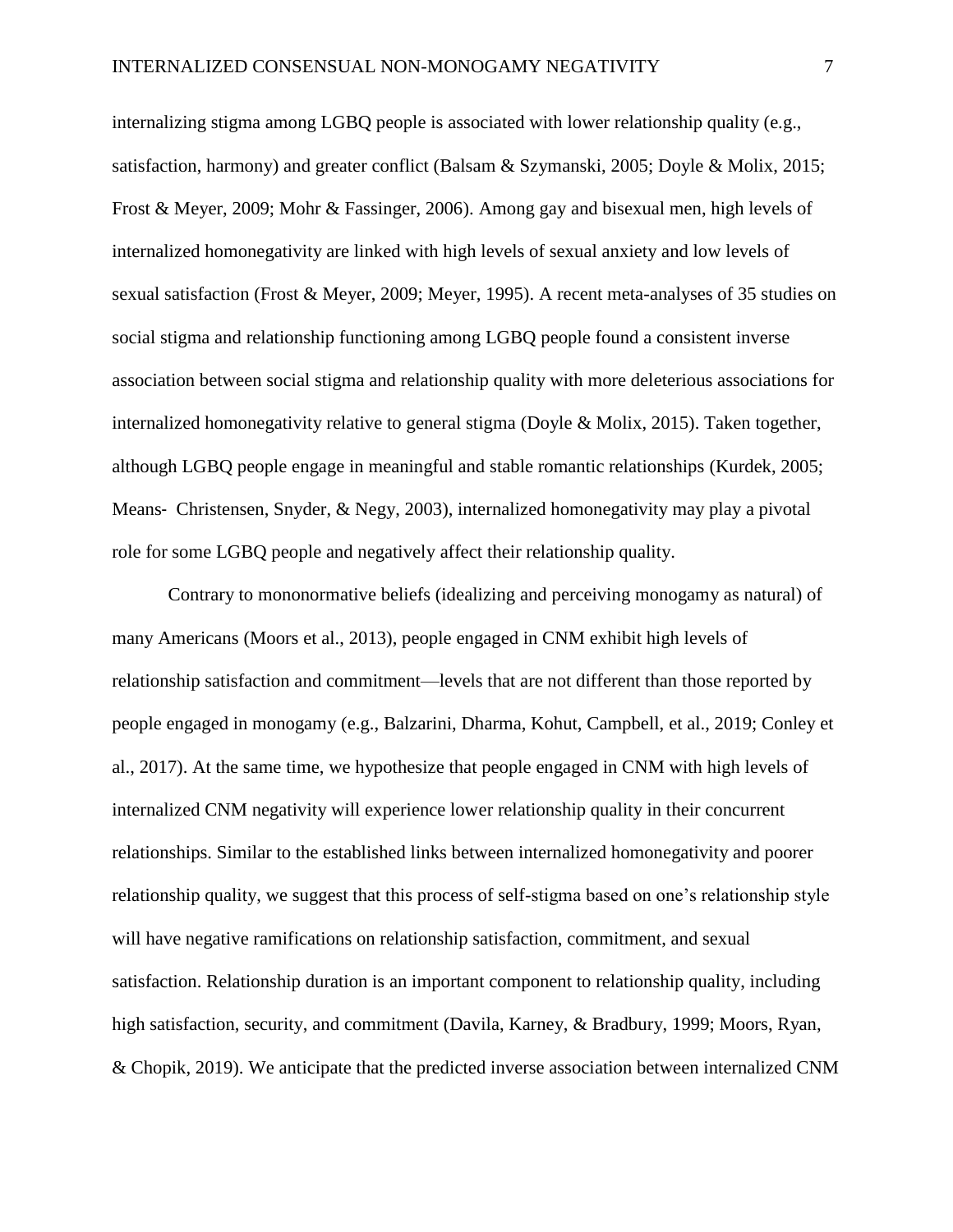negativity and relationship quality may be particularly pronounced in people's relationship longer-term relationship partner (referred to as partner 1 in the present study). In other words, we suggest that people may hold internalized stigma which could manifest into doubts about engaging in CNM (or "opening up one's relationship") that might particularly affect their relationship quality with their longest relationship partner.

#### **Present Study**

As outlined above, our goal was to adapt a measure of internalized homonegativity to assess internalized CNM negativity and examine how this psychological phenomenon may be linked with relationship quality among people with multiple romantic and/or sexual partners. As such, the central research question we sought to answer was: Is internalized CNM negativity associated with poorer relationship quality and functioning?

To examine links between internalized CNM negativity and relationship quality, we recruited an online community sample of 339 people engaged CNM (swinging, polyamorous, open, or non-labeled relationships), with at least two concurrent romantic and/or sexual partners. At 80% power (at  $\alpha = .05$ ), our sample size enabled us to examine effects as small as  $f^2 = .02$  and larger. In the following sections we refer to P1 (partner #1) and P2 (partner #2); these distinctions do not necessarily reflect primary partner status, instead, reflect longer relationship duration with P1. Participants reported on their attitudes toward and comfort with consensual non-monogamy (internalized CNM negativity), three dimensions of relationship quality with each of their partners, satisfaction with their current emotional and sexual relationship agreements with each partner, as well as various demographic characteristics. Consistent with minority stress and internalized heterosexism research (Doyle & Molix, 2015; Schechinger et al., 2018), we hypothesized that higher levels of internalized CNM negativity would be associated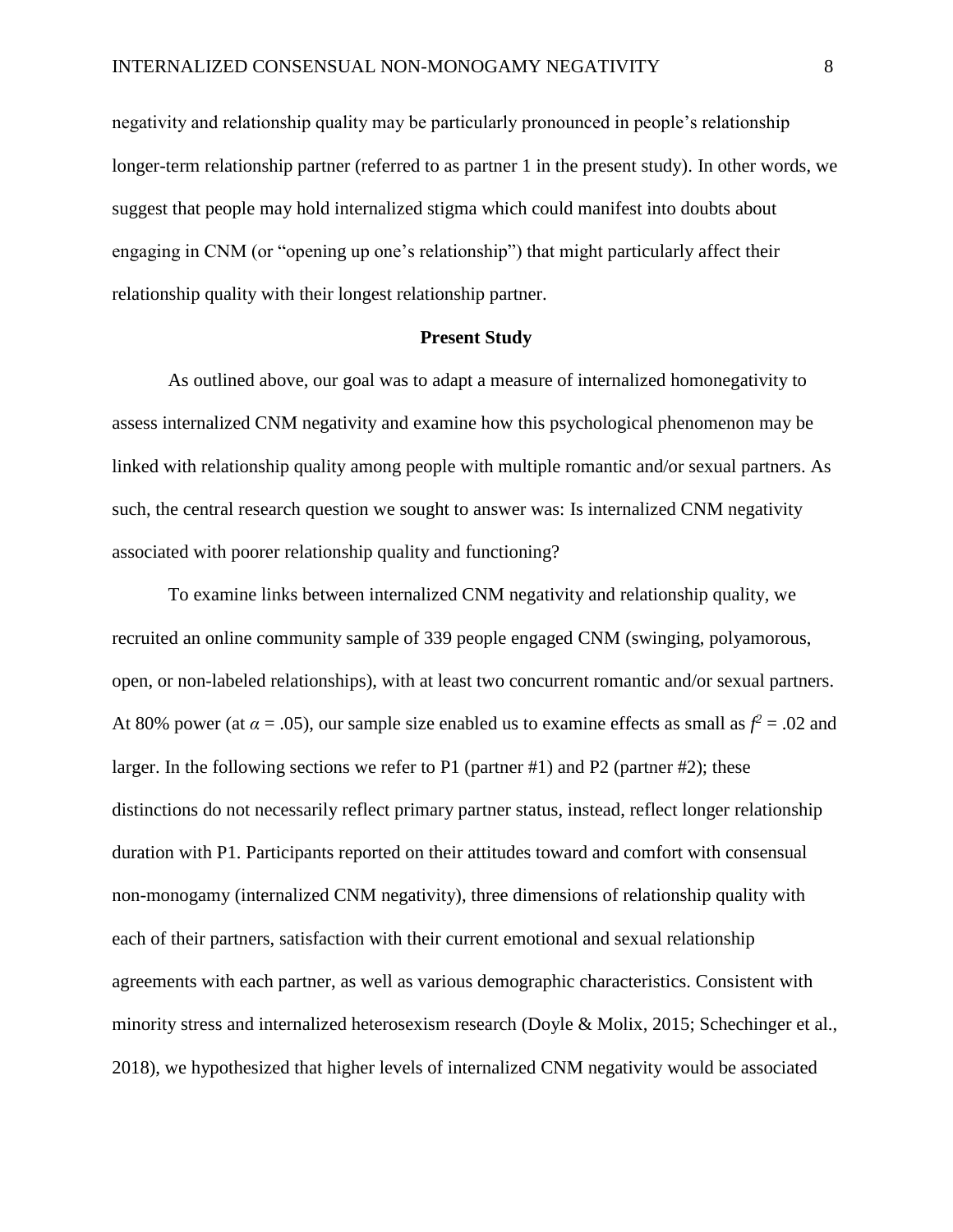with poorer relationship functioning with each partner. Moreover, we anticipated that this negative relationship may be particularly pronounced for P1 (longest relationship partner).

#### **Method**

#### **Participants and Sample Characteristics**

A community sample of participants was recruited online via social networking groups, listservs, and websites related to CNM. We contacted directors/webmasters of these CNMspecific websites/listservs and asked them to post advertisements for our study. Given the stigma surrounding CNM (Moors et al., 2013), a targeted recruitment was required to obtain a large sample. Off- and on-line targeted recruitment has been successfully used by other researchers who study marginalized identities, including sexual and racial minorities (e.g., Jellison, McConnell, & Gabriel, 2004).

A total of 589 volunteer Internet respondents took part in a broader study on the experiences of people engaged in CNM; for more details see Moors and colleagues (2019) and Schechinger and colleagues (2018). Our central goal was to examine potential links between internalized CNM negativity and relationship quality among individuals with at least two concurrent romantic and/or sexual partners. We excluded a total of 88 participants from our analyses who did not have at least two concurrent romantic partners. Given that internalized CNM negativity and relationship quality were central to our analyses, we also removed 162 participants who did not complete these measures of interest (on average, these participants, dropped out of the study after completing less than 25% of the survey). Further supporting this decision to remove participants who did not complete the present study's measures is the notion that statistical tests are likely to be biased when greater than 10% of the data is missing (Bennett, 2001).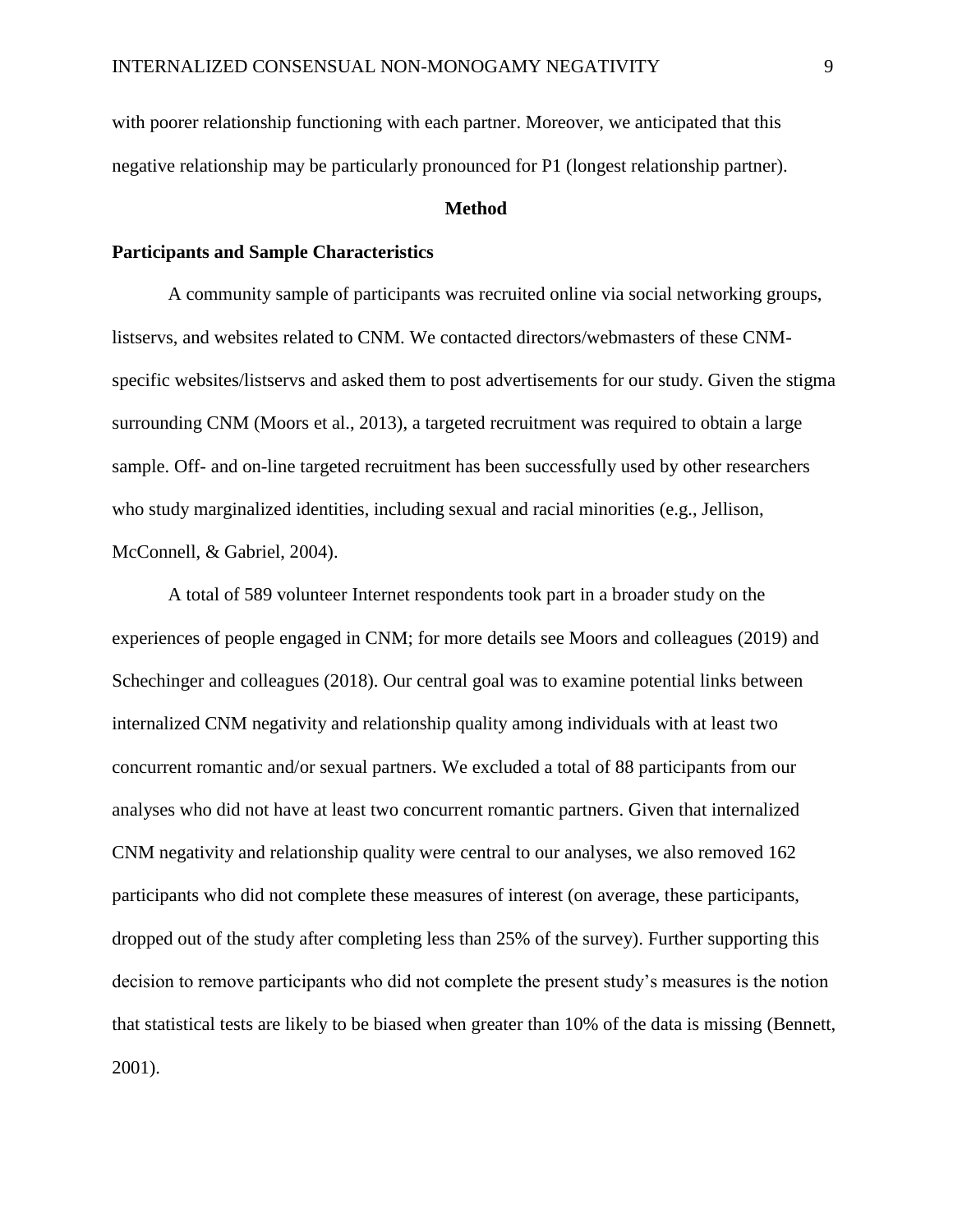The final sample included 339 participants; of these, 71% were in a polyamorous relationship, 17% were in an open relationship, 4% were in a swinging relationship, and 8% were in some other form/non-label specific type of CNM (e.g., relationship anarchy). Sixty-one percent of the participants identified as a woman, 29% identified as a man, 6% identified as gender queer/trans, and the remaining did not select a response. Forty-six percent of participants indicated that they were bisexual, 29% identified as heterosexual, 17% identified as pansexual/queer, 3% identified as gay or lesbian, and the remaining did not select a response. Breaking this down by gender, most women identified as bisexual (57%) followed by pansexual/queer (18%); while most men identified as straight (57%) followed by bisexual (33%). As mentioned previously, these portions of people who identified as non-heterosexual are consistent with research using national samples from the U.S., which has documented that sexual minorities are more likely to have engaged in CNM than heterosexual people (Haupert, Gesselman, et al., 2017). The majority of the sample identified as White/European American (85%), followed by 4% who identified as multi-racial/ethnic, and the remaining identified (at 1%) as African American, Asian/Pacific Islander, or Latino/a. Participants' age ranged from 18- 77 years ( $M = 36.53$ ,  $SD = 11.00$ ).

The majority of participants (80%) identified P1 as their primary partner (identified as "main partner") and P2 as a non-primary partner (75%). On average, participants were in a relationship with P1 for 9.20 years  $(SD = 8.37)$  and P2 for 3.27 years  $(SD = 4.30)$ . Most of the women respondents reported on two partners who were men; 82% indicated that their P1 identified as a man and 76% indicated that their P2 identified as a man. Fifty-eight percent of women reported that their P1 identified as straight, followed by 32% bisexual (the remaining were identified as either lesbian/gay or queer). Similarly, 50% of women reported that their P2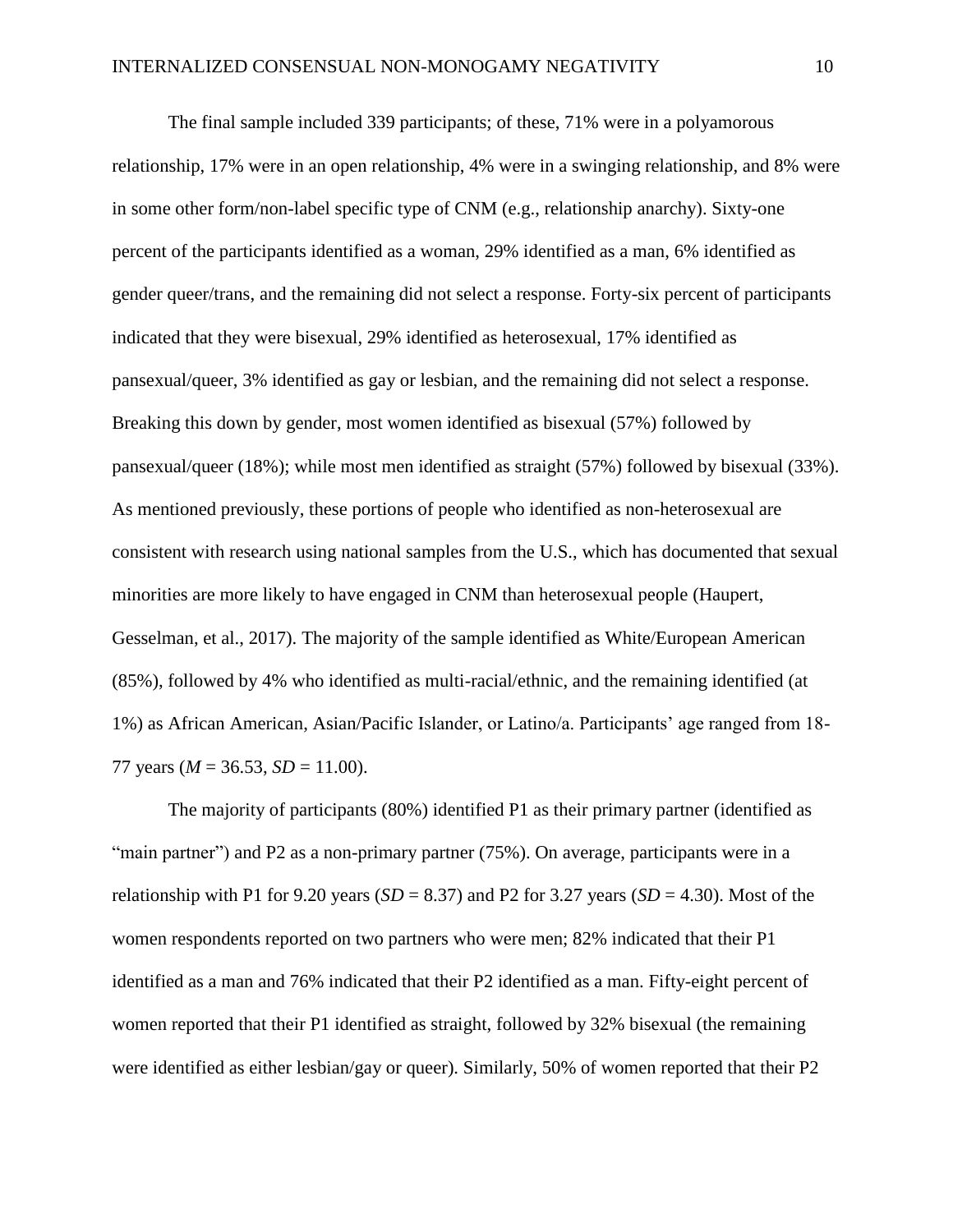identified as straight and 43% identified as bisexual (the remaining were identified as either lesbian/gay or queer). The majority of men respondents reported on two female partners (93% for P1 and 91% for P2). Most men reported that their P1 identified as bisexual (62%) followed by straight (34%). Similarly, 66% of men respondents reported that their P2 identified as bisexual and 29% identified as straight (the remaining identified as either lesbian/gay or queer).

#### **Procedure and Measures**

Upon providing informed consent, participants were asked to complete a survey that included measures of relationship and sexual satisfaction, satisfaction with sexual and emotional agreements, and commitment for each of their current romantic partners (up to eight). To personalize the survey experience, participants were asked to provide the initials for each partner and the items were tailored to include that partner's initials (e.g., "When considering your relationship with [P1's initials]…"). This research was approved by the university ethics committees of the first two authors prior to being conducted.

**Internalized CNM negativity.** As outlined in the preliminary results section below, internalized CNM negativity was assessed with an adapted for CNM 7-item (short version) of a popular measure of internalized homonegativity, The Reactions to Homosexuality Scale (Ross & Rosser, 1996; Smolenski, Diamond, Ross, & Rosser, 2010). Three factors of internalized CNM negativity were assessed: personal discomfort, social discomfort, and public identification. Items included in the personal discomfort with a CNM identity subscale (3 items;  $\alpha$  = .60) were: "Even if I could change my relationship orientation, I wouldn't," "I feel comfortable having a consensual non-monogamy lifestyle," and "Consensual non-monogamy is as natural as monogamy" (all items reverse scored). Items included in the social discomfort with similarly identified people engaged in CNM subscale (2 items;  $\alpha$  = .70) were: "I feel comfortable in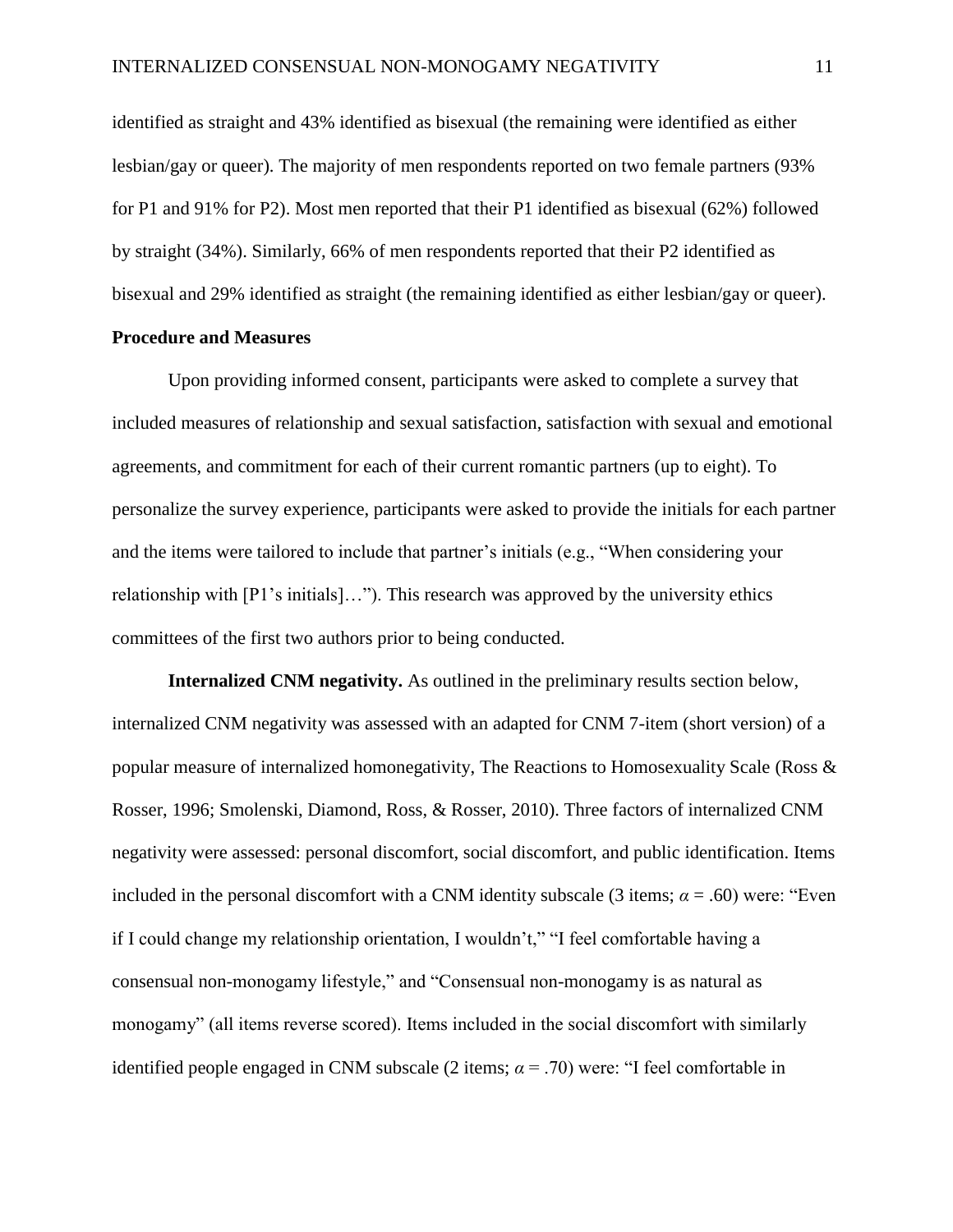consensual non-monogamy-friendly communities/locations" (reverse scored) and "Social situations with consensual non-monogamous individuals make me feel uncomfortable." The third subscale, public identification as part of a CNM relationship (2 items;  $\alpha = .74$ ) included the following items: "I feel comfortable discussing consensual non-monogamy in a public situation" and "I feel comfortable being seen in public with consensually non-monogamous individuals" (both items reversed scored). Participants rated their level of agreement with each statement using a 7-point Likert scale, ranging from 1 (*strongly disagree*) to 7 (*strongly agree*). Higher scores reflect greater levels of internalized CNM negativity. See preliminary analyses in the Results Section for further information on measure adaptation process.

**Relationship satisfaction.** Relationship satisfaction was assessed with the Couples Satisfaction Index Short form (CSI; Funk & Rogge, 2007). The 16-item CSI assesses global evaluations of romantic relationships and higher scores reflect greater levels of satisfaction with a given partner. Sample items include: "In general, how often do you think that things between you and [partner's initials] are going well?" and "I have a warm and comfortable relationship with [partner's initials]." For both partners, these items demonstrated high internal consistency (*α*P1= .95; *α*P2= .96).

**Satisfaction with relationship agreements.** To assess satisfaction with current relationship agreements regarding sex and emotional relations with each partner, we created two items (Moors et al., 2019). Participants rated their level of satisfaction with each statement using a 7-point Likert scale, ranging from 1 (*not at all satisfied*) to 7 (*extremely satisfied*). The items were: "How satisfied are you with the type of sexual agreement you and [partner's initials] have?" and "How satisfied are you with the type of romantic/emotional agreement you and [partner's initials] have?" For both partners, the two items were moderately correlated  $(r_{p1} = .59)$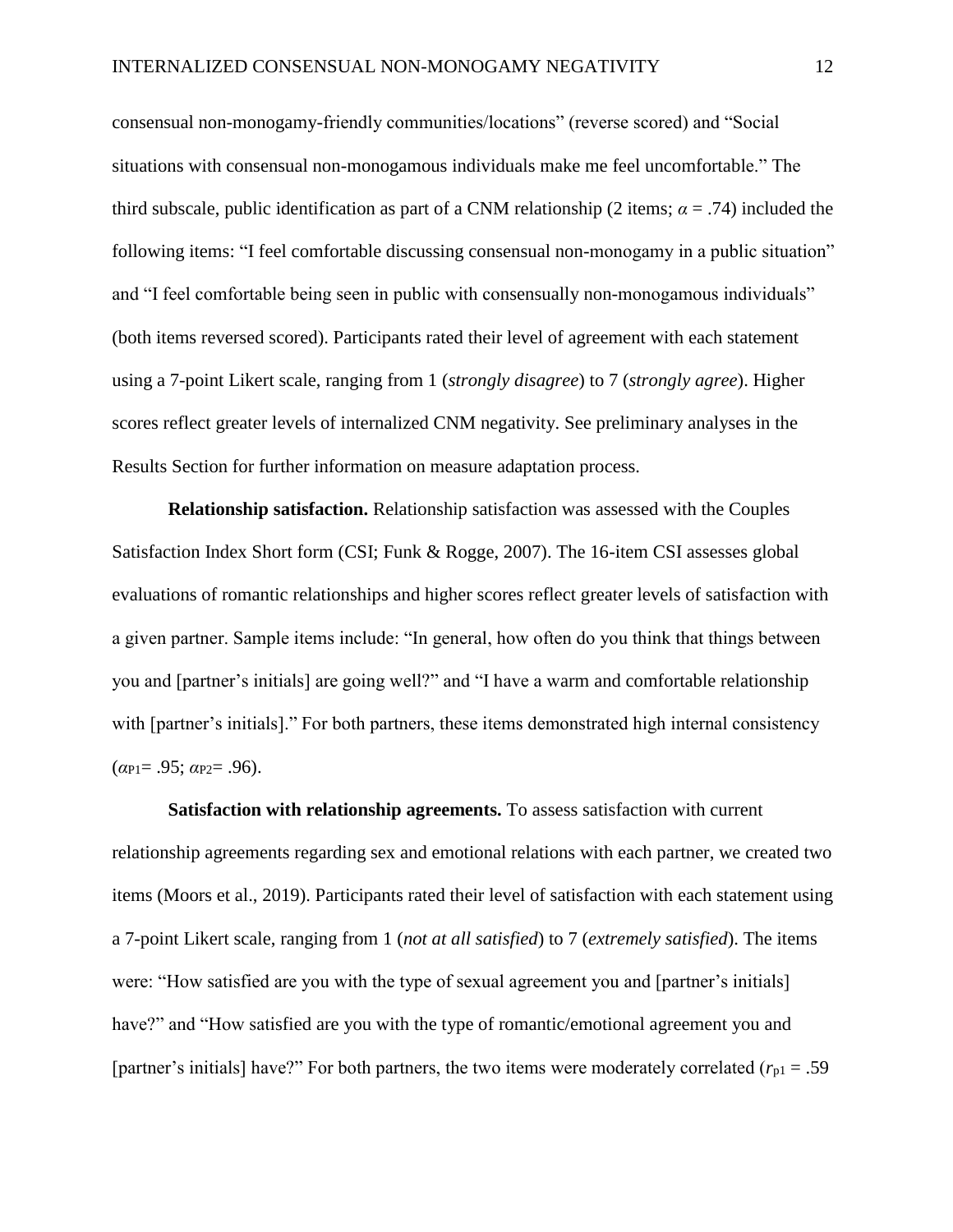and  $r_{p2} = .57$ ), so we combined both items to assess satisfaction with relationship agreements.

**Commitment.** To assess relationship commitment and partner's perceived relationship commitment, we used one item from Fletcher and colleagues' measure of commitment (Fletcher, Simpson, & Thomas, 2000) and developed another to assess partner's perceived commitment. The items were: "How committed are you to this relationship?" and "In your opinion, how committed is your partner to this relationship?" Participants rated their commitment using a 7 point Likert scale ranging from 1 (*not very committed*) to 7 (*very committed*). For both partners, the two items were strongly correlated ( $r_{p1} = .69$  and  $r_{p2} = .73$ ), so we combined both items to assess commitment.

**Sexual satisfaction.** Sexual satisfaction was measured with the 20-item New Scale of Sexual Satisfaction (NSSS; Štulhofer, Buško, & Brouillard, 2010). Participants were asked to rate their satisfaction with various aspects of their sex life during the last six months, including the quality and frequency of their orgasms, the pleasure they provide to their partner, and their partner's sexual creativity. The NSSS *ego-focused* subscale (10-items) assesses self-sexual satisfaction and the *partner- and sexual activity-centered* subscale (10-items) assesses the sexual satisfaction derived from one's partner's sexual behaviors and diversity/frequency of sexual activities. Ego-focused subscale sample items include: "The quality of my orgasms" and "My emotional opening up in sex." Partner- and sexual activity-center subscale sample items include: "My partner's ability to orgasm" and "My partner's sexual creativity." For all items, participants responded with their level of satisfaction, using a 5-point scale, ranging from 1 (*not at all satisfied*) to 5 (*extremely satisfied*). Higher scores indicate greater sexual satisfaction. For both partners, the ego-focused subscale ( $\alpha_{P1}$ = .93;  $\alpha_{P2}$ = .93) and the partner- and sexual activitycentered subscale ( $\alpha_{P1}$ = .92;  $\alpha_{P2}$ = .89) had high internal consistency. Given the strong correlation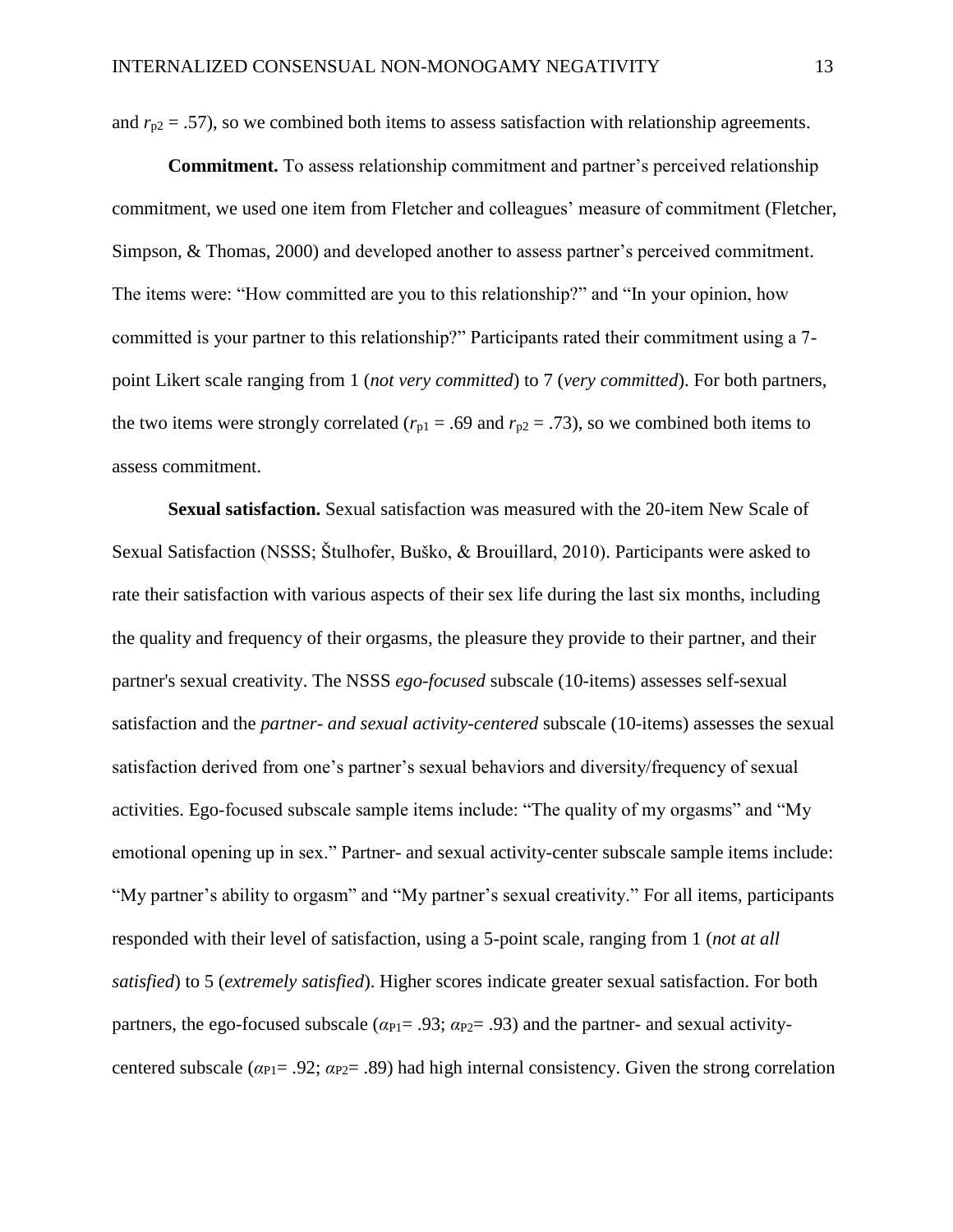between the two subscales ( $r_{p1}$  = .76 and  $r_{p2}$  = .72), we combined the subscales into one index of sexual satisfaction for each partner.

#### **Results**

#### **Measure of Internalized CNM Negativity: Adaptation and Exploratory Factor Analysis**

To adapt a measure of internalized homonegativity, we first reviewed extant measures of internalized heterosexism, homophobia, and homonegativity (e.g., Mayfield, 2001; Ross & Rosser, 1996; Szymanski & Chung, 2001). The first two authors and two research assistants reviewed several measures and identified commonalities between facets of internalized homonegativity and research that documented the experiences of people engaged in CNM (e.g., concerns about public disclosure, stigma; Aguilar, 2013; Blasband & Peplau, 1985; Sheff, 2011). For our investigation, the items developed by Smolenski and colleagues (2010; newer version of Ross & Rosser, 1996) were modified to apply to people engaged in CNM. Specifically, this 7 item measure assesses three dimensions of self-stigma that were similar to themes expressed by people engaged in CNM: *personal discomfort* (beliefs about CNM), *social discomfort* (discomfort around other similarly identified individuals), and *public identification* (discomfort making this identity/relationship known); see Method section for item wording. Language referring to sexual orientation (i.e., homosexual, gay men) was replaced to refer to relationship orientation/structure (i.e., monogamous, consensually non-monogamous).

The modifications were initially made by the first two authors. Once the authors reached agreement, the modified scale was reviewed by six experts (two professors and four doctoral candidates) in the field of romantic relationship and sexuality science as well as three individuals engaged in the CNM community (following recommendations for expert feedback; Shelton & Delgado-Romero, 2013). The community members ranged in duration of engagement in CNM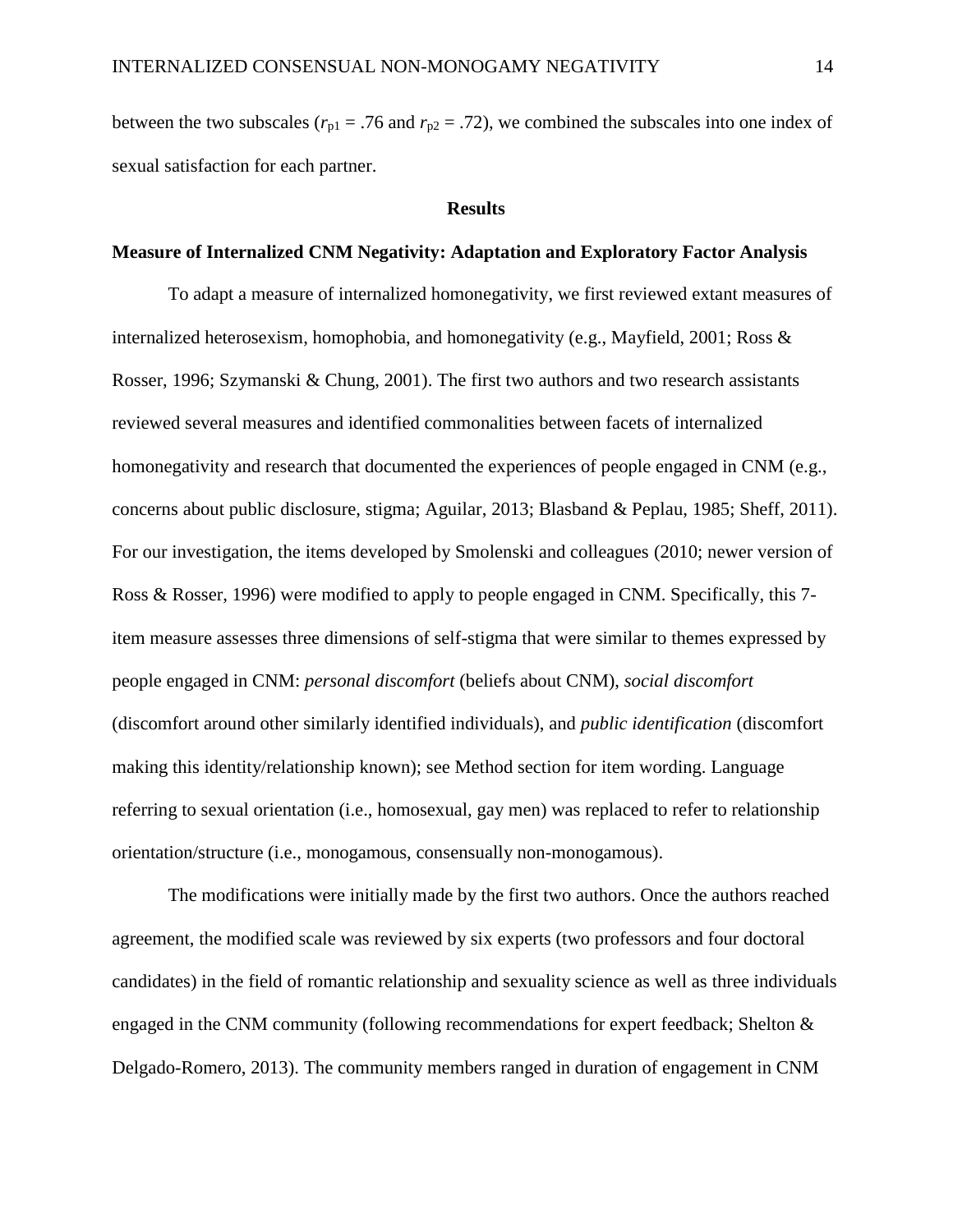(from 7 months to 8 years) as well as differed in their current type relationship (two engaged in polyamory and one in an open relationship).

To examine the factor structure of the new measure of internalized CNM negativity (a case where a theory of measurement does not exist related to the new psychological construct), we conducted an exploratory factor analysis. We followed best practices for conducting and interpreting exploratory factor analysis results outlined by Sakaluk and Short (2017). The current sample size of 339 was adequate (> 200-250 participants; Fabrigar & Wegener, 2011); the Kaiser-Meyer-Olkin measure verified the sampling adequacy ( $KMO = .73$ ). A maximum likelihood factor analysis was conducted on the 7 items with oblique rotation (direct oblimin). An initial analysis was run to obtain eigenvalues for each factor in the data. Two factors had eigenvalues over Kaiser's criterion of 1 and in combination explained 53.57% of the variance. The scree plot showed inflexions that would justify retaining 3 factors (the third factor had an eigenvalue of .94); moreover, the variance explained increased to 67.89% for a 3 factor solution. As such, we retained a 3 factor solution; see Table 1. The items that cluster on the same factor suggests the same pattern as Smolenski and colleagues' (2010) measure of internalized homonegativity: public identification, personal discomfort, and social discomfort. As noted in the table, one item from the personal discomfort factor had a loading under .30 (at .28).

#### **Internalized CNM Negativity and Relationship Quality**

Correlations among the four relational functioning variables for both partners and the three internalized CNM negativity subscales can be found in Table 2. To examine the extent to which the three facets of internalized CNM negativity—personal discomfort (beliefs about CNM), social discomfort (discomfort around other similarly identified individuals), and public identification (discomfort making this identity known)—affect quality within a given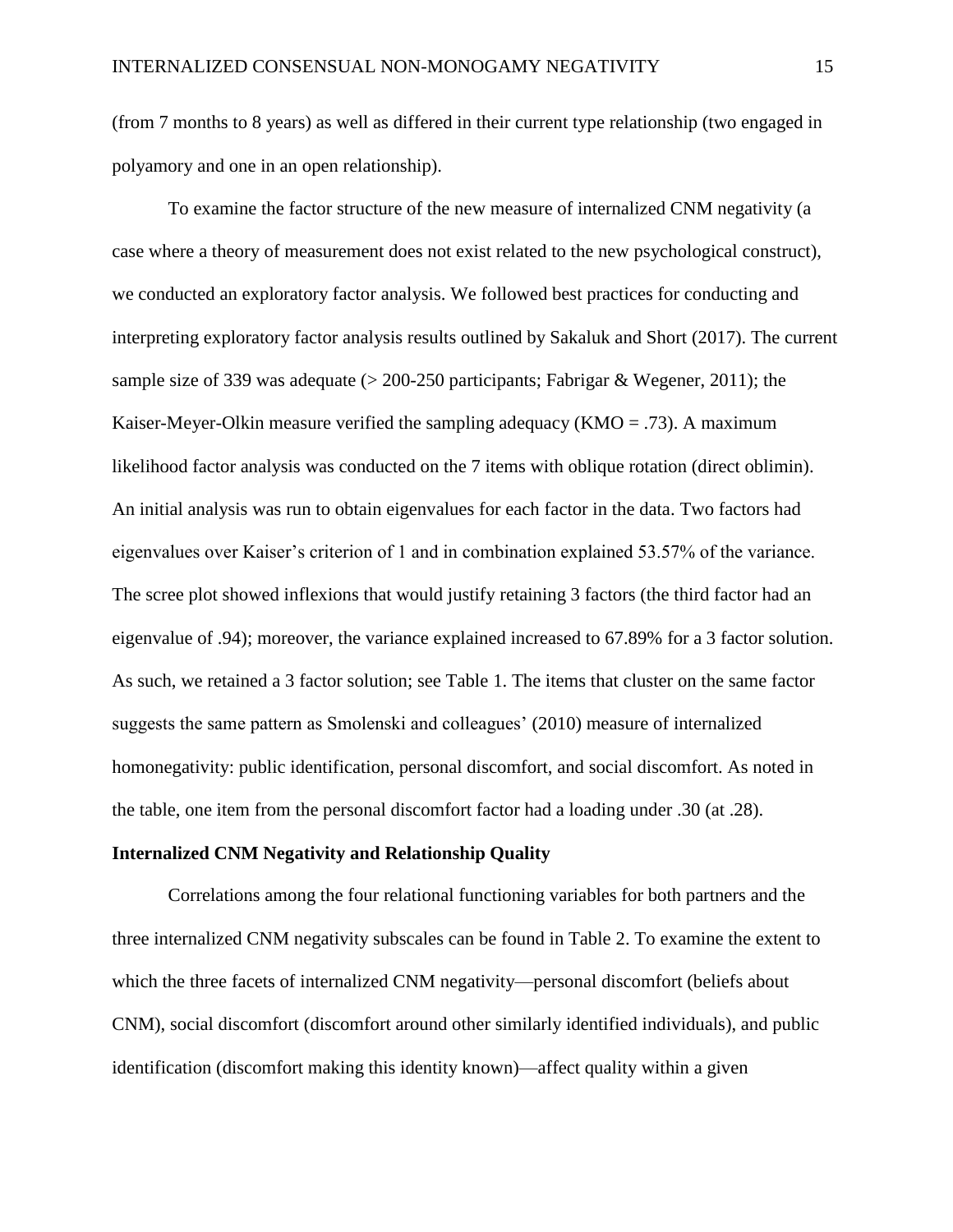relationship, we conducted a series of parallel regression analyses, with the four measures of relationship functioning serving as dependent variables (tested separately). In one analysis, outcomes for P1 are considered; in the second analysis, outcomes for P2 are considered. Given the number of analyses, we set the alpha at  $p < .006$  (Bonferroni correction for eight regression analyses). Each regression model had two steps. On the first step, relationship length with the partner that matched the outcome was entered; on the second step, the three internalized CNM negativity subscales were entered as predictors.

**Is Internalized CNM Negativity Associated with Poorer Relational Functioning?** Consistent with our hypotheses, personal discomfort with CNM was negatively associated with three of the four measures of relational functioning with partner 1 (see Table 2) and two of four measures of relational functioning with partner 2 (see Table 3). Specifically, to the extent that people engaged in CNM expressed negative attitudes toward CNM and discomfort with CNM (personal discomfort) they reported lower levels of relationship satisfaction and satisfaction with romantic and sexual relationship agreements with both of their partners, and lower commitment for partner 1 (but not partner 2). Inconsistent with our hypotheses, people's reports of personal discomfort with CNM were not significantly associated with their sexual satisfaction for either of their partners. Also inconsistent with our hypotheses, the other two dimensions of internalized CNM negativity, social discomfort and public identification, were not related to any of the four measures of relational functioning with either partner (see Tables 3 and 4). That is, the degree to which people felt discomfort being around similarly identified people or publicly discussing CNM was unrelated to relational quality and functioning in either concurrent intimate relationship. This suggests that while personal discomfort with CNM may detriment people in CNM relationships and their relationship quality and functioning, other aspects of internalized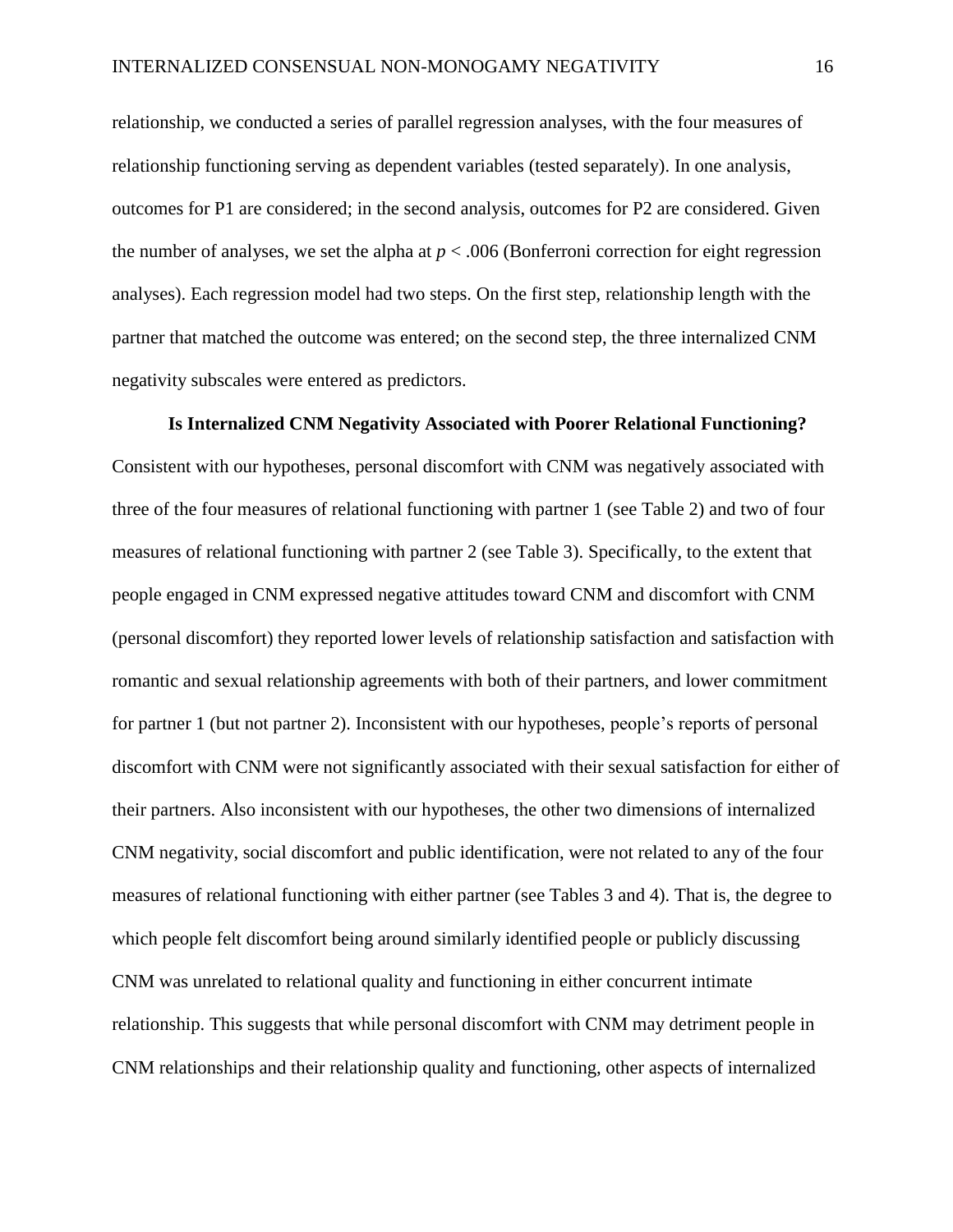CNM negativity might be less influential.

We also wanted to rule out the possibility that the effects were influenced by a person's gender or sexual orientation. To test this, in exploratory analyses we examined participant gender and sexual orientation (lesbian/gay, bisexual/pansexual, and heterosexual) as possible control variables. However, there was not a consistent pattern of significance for gender and sexual orientation across the measures of relational functioning (in nearly all cases, neither demographic factor was related to the outcomes). Additionally, the pattern of results was robust and emerged when controlling for participant gender and sexual orientation.

#### **Discussion**

In the present study, we introduced the psychological construct of internalized CNM negativity and examined how this form of self-stigma is linked with relationship and sexual satisfaction, satisfaction with relationship agreements, and commitment among people currently in a CNM with at least two concurrent partners. Specifically, we expanded past research on people engaged in polyamorous, swinging, and open relationships in a novel way by documenting that broader societal stigma and anti-CNM rhetoric can be internalized and is in some instances linked with poorer relationship functioning, especially for people's longer-term relationship partner. Drawing on an internalized homonegativity and a minority stress framework (e.g., Doyle & Molix, 2015; Meyer, 2003; Schechinger et al., 2018), we predicted that higher levels of personal discomfort, social discomfort, and concerns about public identification would be linked with lower relationship quality in both concurrent relationships among people engaged in CNM. In general, we found mixed support for our hypotheses. Consistent with our hypotheses, personal discomfort with CNM was associated with lower satisfaction with romantic and sexual relationship agreements, global relationship satisfaction, and commitment (but not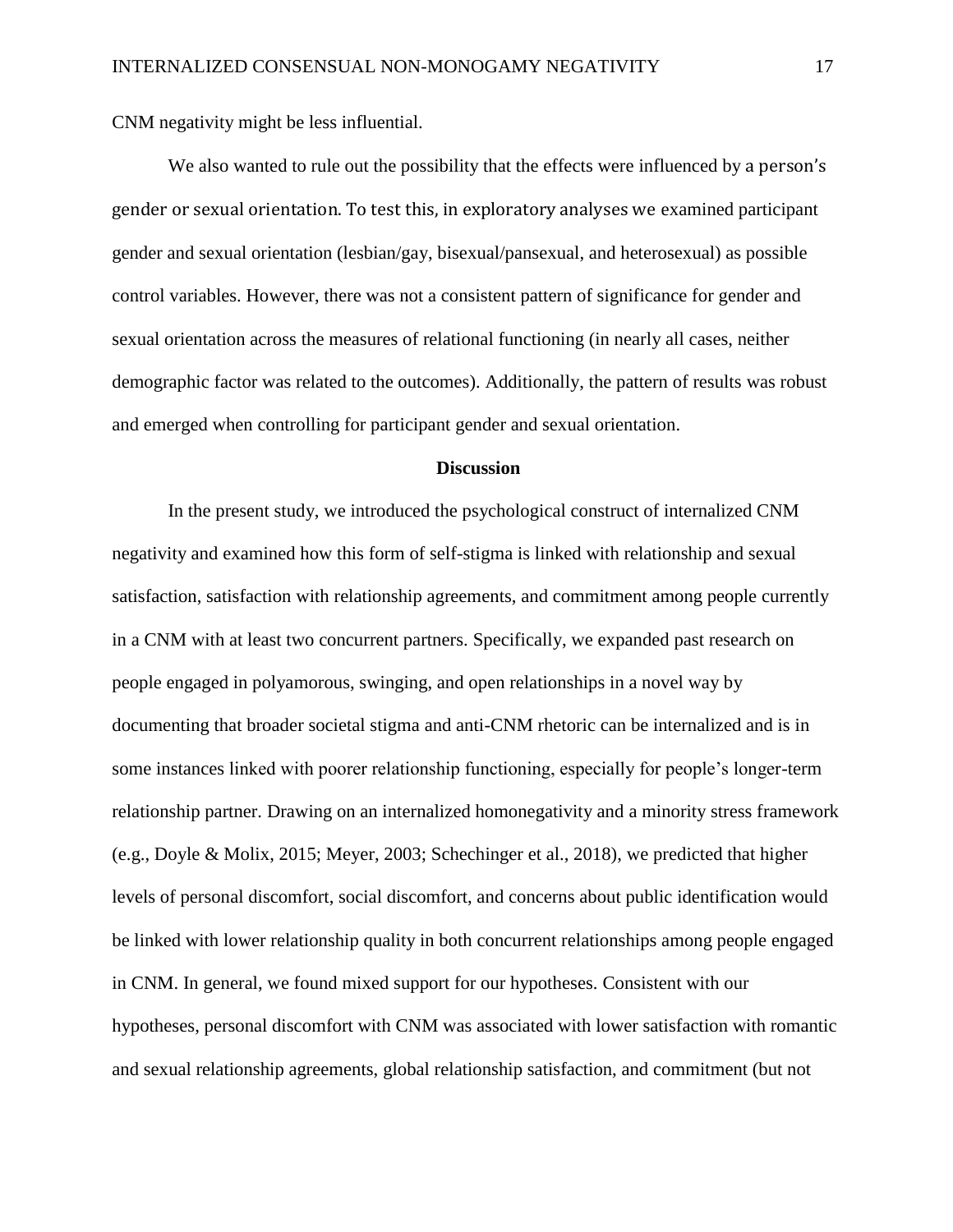sexual satisfaction) in both concurrent relationships. Inconsistent with our predictions, the other two dimensions of internalized CNM negativity, social discomfort and public identification, were not related to relationship quality with either partner.

Specifically, we found higher levels of discomfort with one's own engagement in CNM and endorsement that CNM is inferior to monogamy (personal discomfort) was negatively related to relationship satisfaction, satisfaction with relationship agreements, and commitment with partner 1. A similar pattern of results emerged for partner 2, such that higher personal discomfort was associated with lower levels of relationship satisfaction and satisfaction with relationship agreements. Inconsistent with our predictions, personal discomfort with CNM was not related to sexual satisfaction in either relationship. In the context of LGBQ people, links between internalized homonegativity and sexual satisfaction appear to be particularly pronounced among gay and bisexual men (Frost & Meyer, 2009; Meyer, 1995). Perhaps, in the present study, people engaged in CNM with diverse sexual orientations may not experience internalized CNM negativity and sexual satisfaction in the same way. Another possible explanation for why sexual satisfaction was not linked with personal discomfort is due to how people perceive sexual satisfaction relative to commitment and global relationship satisfaction. A well-documented finding in the sexual science literature is that sexual frequency and satisfaction declines over the course of a (presumed monogamous) relationship (Brewis & Meyer, 2005; Clement, 2002). However, a growing body of research on the sexual experiences of people engaged in CNM paint a different picture: on average, people engaged in CNM report higher sexual satisfaction than people engaged in monogamy (Conley et al., 2017; Conley, Piemonte, Gusakova, & Rubin, 2018). Moreover, this heightened sexual satisfaction and reports or sexual frequency are pronounced in people's secondary (or non-primary) relationships (Balzarini,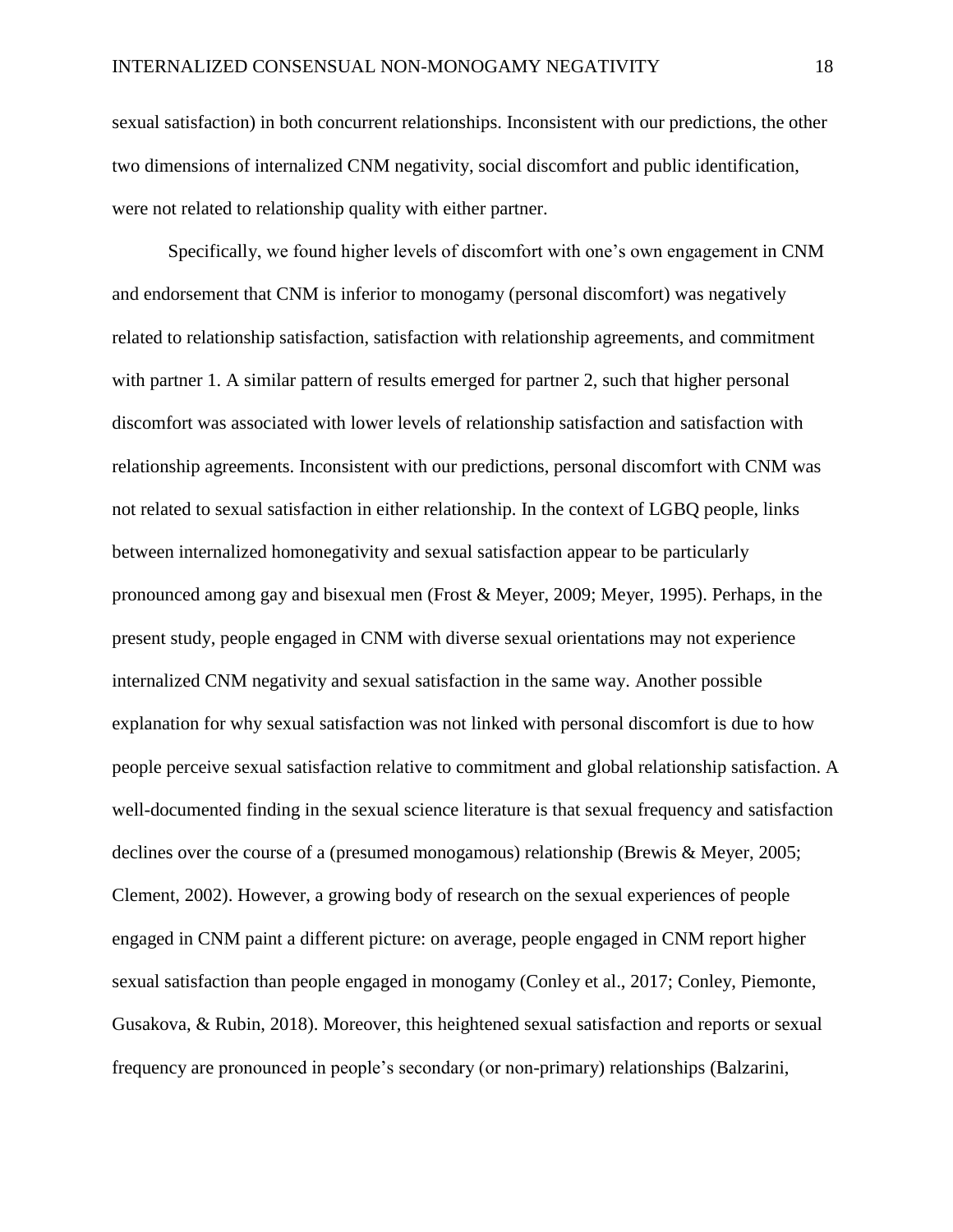Dharma, Kohut, Campbell, et al., 2019; Conley et al., 2017). Thus, perhaps, the novelty of sex with more than one partner and accompanying sexual satisfaction may be interpreted differently (relative to more cognitive appraisals such as commitment) by people engaged in CNM and may be not be affect by self-stigma.

Inconsistent with our predictions, the other two dimensions of internalized CNM negativity, social discomfort and public identification, were not related to any of the measures of relational functioning with either partner. We recognize some reasons that could explain this pattern of non-significant results. In the context of social discomfort, which was related to discomfort around other similar identified individuals and CNM-friendly communities and locations, it is feasible that many people engaged in CNM do not have access to these networks or locations. While networking groups and CNM-friendly events exist (e.g., Poly Cocktails, CNM-related groups on Meetup.com), many people engaged in CNM may be geographically distant from these events, as these typically occur in larger cities. In addition, it is also likely that some people engaged in CNM have not heard of such events or do not have an interest in attending social events. As such, social discomfort may not be associated with relationship outcomes, in part, because participants may not have been in a social situation with other people engaged in CNM or may not be a part of a CNM-friendly community. Future research should consider other ways in which social discomfort related to CNM may manifest. Additionally, we encourage further qualitative and psychometric development on the self-stigmatizing processes among people engaged in CNM relationships.

In regard to public identification, which is partially related to being seen in public spaces with other people engaged in CNM relationships, visibility may not be apparent as many people can conceal their engagement in CNM relationships, perhaps in an attempt to manage stigma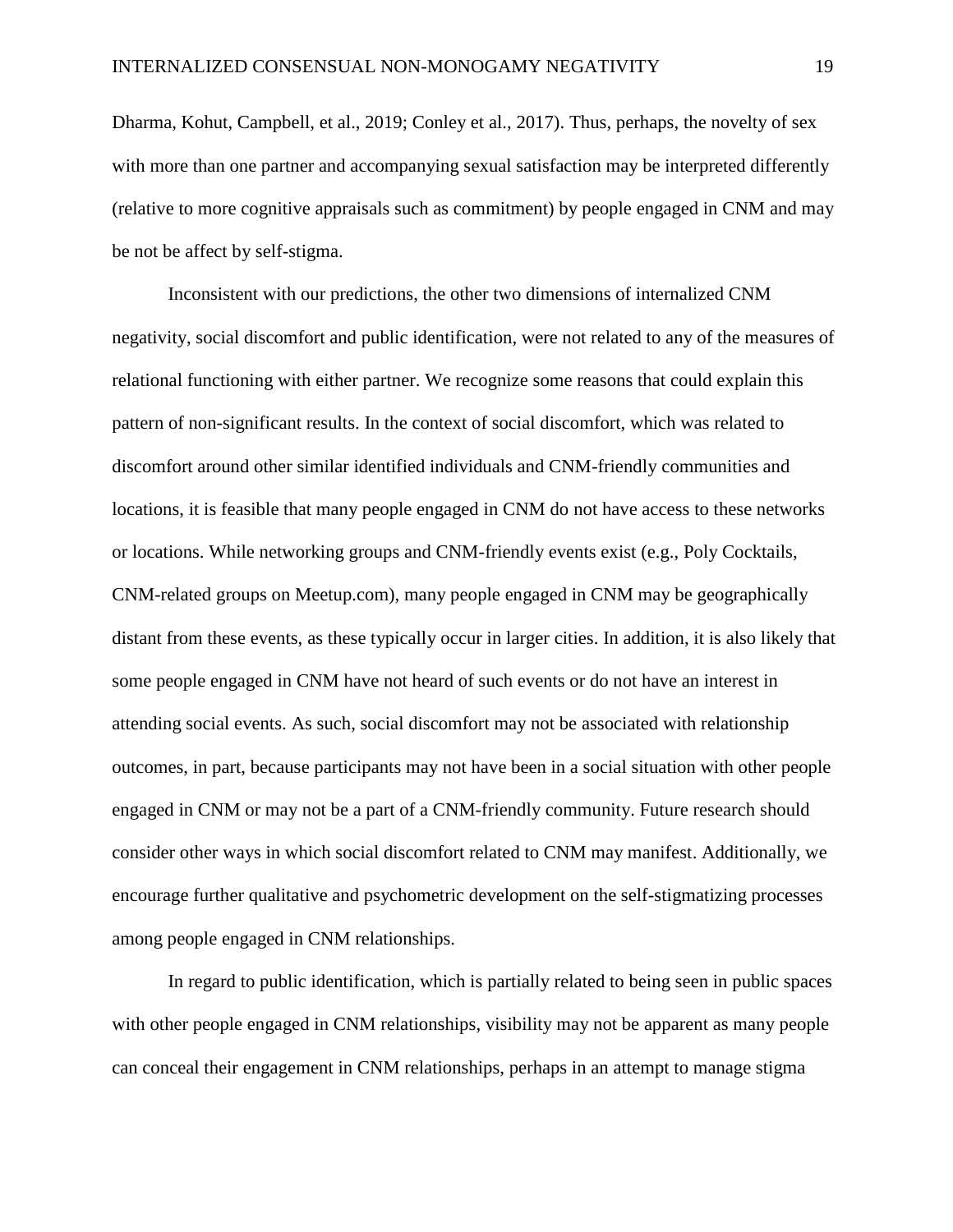(authors redacted for blind review, revise and resubmit). That is, people in CNM relationships may not be perceived as being engaged in polyamory, swinging, or an open relationship in public spaces. Arguably, there is variability in concerns related to public identification based on the type of CNM relationship that a person is involved in. For instance, it is plausible that people engaged in multi-person relationships (e.g., triads) may hold different public identification concerns than people engaged in different types of CNM relationships that have more of a focus on the sexual relationship and less on emotional connections and commitments (e.g., swinging). As such, it could be cognitively taxing for people in triad/quads who do not want to be visibly in a relationship to navigate public spaces. In some cases, people in a CNM relationship may be able to pass as part of monogamous relationship or blended family in public situations. In fact, individuals in CNM relationships have referenced how they anticipate people in public often perceive them to be a blended family or siblings (Sheff, 2015). Thus, it is possible that for some individuals engaged in CNM, public identification may not loom as a threat or may be easily hidden, which, in turn, does not impact relationship quality.

Another point to consider is that stigma regarding CNM may also not be as severe in some respects. For instance, to our knowledge, people have not been murdered or institutionalized on the basis of being CNM as they have been and are for being LGBQ. Relationship quality may not be as impacted because the majority of our sample may not have publically disclosed their CNM relationship, and they may not be as distressed about being closeted as LGBQ-identified individuals. At the same time, we recognize the many parallels related to disclosure, public identification, and stigma concerns documented between people engaged in CNM and LGBQ individuals and thus these results were unexpected. Given the unanticipated results, we believe these are psychological constructs and minority stress processes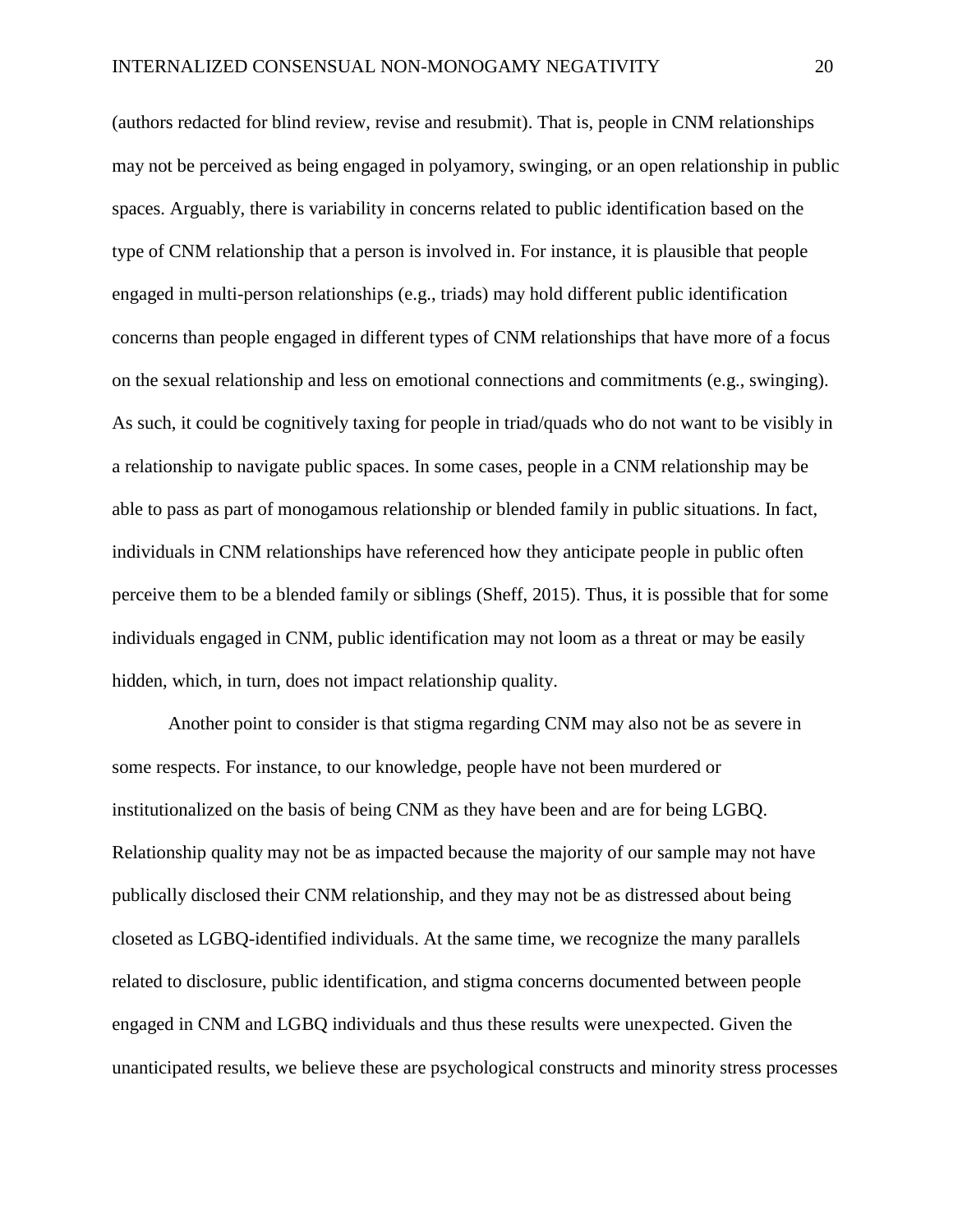that future researchers could explore to understand when and under what conditions social discomfort and public identification impact relationship quality among people in CNM relationships.

#### **Future Research and Insight for Practitioners**

Taken together, the results of the present study provide preliminary support for the notion that prevailing mononormativity (the idealization of monogamy in society) can become applied to the self and can in some cases negatively impact relationship quality among people in CNM relationships. Understanding the processes in which broader societal stigma toward CNM can become internalized and affect well-being provides a new direction for research at the intersection of public health, psychology, and sexuality.

The present study lays the groundwork for the notion that people engaged in CNM can direct negative social attitudes and experiences toward the self, which, in turn, leads to a devaluation of the self and internal conflicts about one's relationship style (c.f. Meyer & Dean, 1998). Results of the present study illustrate that personal discomfort with CNM is linked with lower relationship quality in concurrent relationships, however, other aspects of internalized CNM (social discomfort and public identification) were not related to relationship quality. While there are strengths to drawing on the internalized homonegativity literature, it is possible that stressors and experiences unique to people engaged in CNM may not have been captured by the present measure. For instance, one possible avenue is to explore the impact of stigma from close friends and family or the quality of relationships with partners of partners (commonly referred to as metas). There may also be unique situations related to housing arrangement (e.g., renting with multiple adults) or legal issues (e.g., sharing custody of children) that could be integral to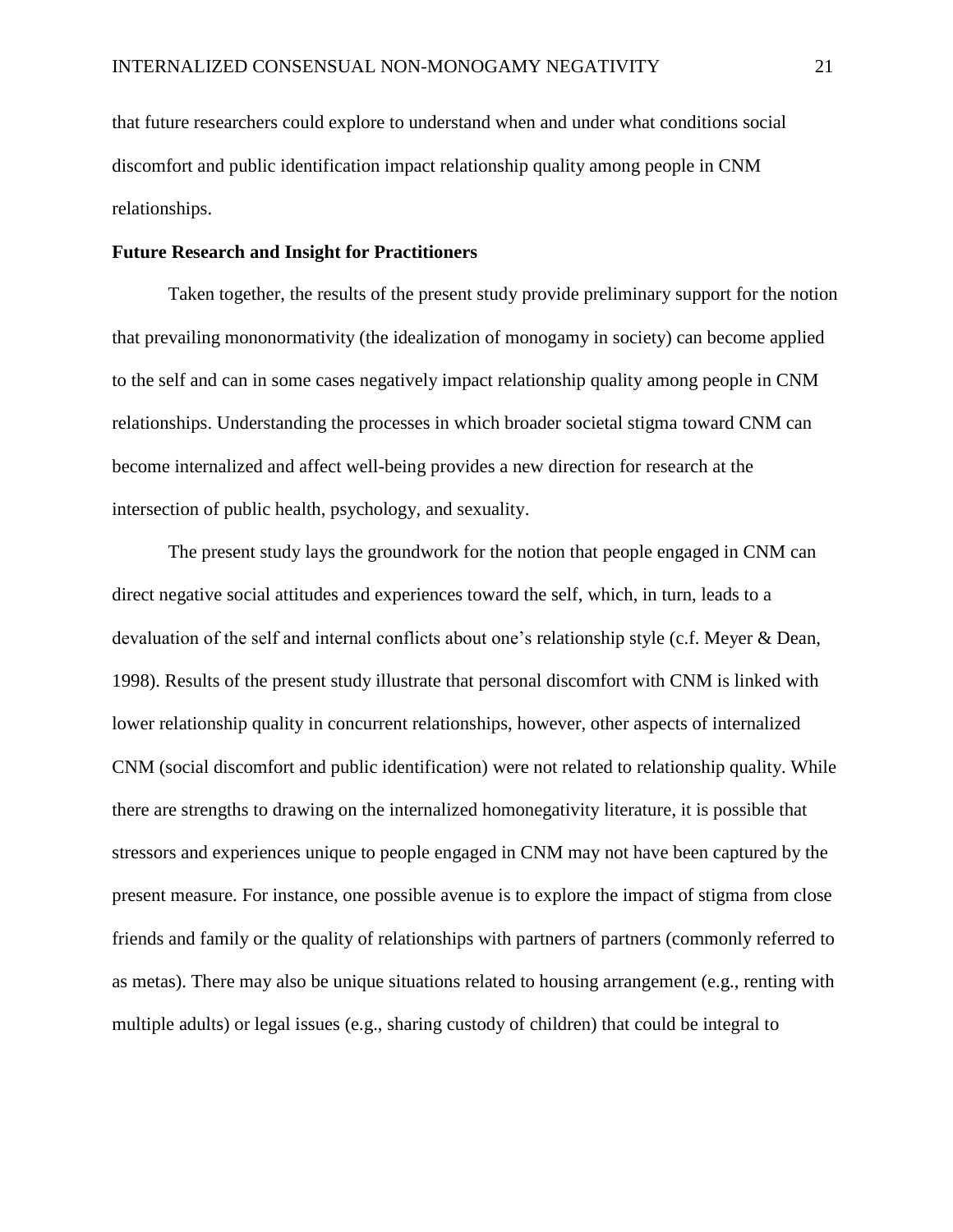internalized CNM negativity. Thus, future research should consider expanding upon the present measure and developing a multifaceted measure of internalized CNM negativity.

Given that LGBQ individuals are more likely to engage in CNM than their heterosexual peers (a finding also reflected in the current study; Haupert, Gesselman, et al., 2017), future research should the extent to which internalized heteronegativity and CNM negatively influence each other. This direction could help illuminate the extent to which these processes of selfstigma overlap or coincides and influence relationship quality (or other well-being outcomes). Future researchers should also consider the extent to which internalized CNM negativity may be linked with mental health outcomes; specifically, the potential mediating role of depression on relationship quality. In one study of relationship quality among LGBQ people, Frost and Meyer (2009) found that depression symptomology mediated the relationship between internalized homonegativity and relationship strain. As such, underlying mental health processes in the context of internalized CNM negativity should be explored. Moreover, the scientific pursuit of understanding CNM amidst a societal bias that idealizes monogamy requires researchers to critically (re)examine theories, beliefs, and measurements of relationships (Conley et al., 2017; Moors, 2019). As such, we recommend that researchers within the fields of sexuality and relationship science consider the ways in which their research may (unintentionally) render people engaged in CNM invisible.

In a similar vein, therapists are encouraged to consider that their clients engaged in CNM may experience internalized CNM negativity. Moreover, therapists should consider that this form of self-stigma may be a result of societal influence and not as the result of a personal deficit or flaw (Russell, 2007). Mental health providers are also encouraged to be mindful of how stigma may impact their perceptions of clients engaged in CNM, as previous research has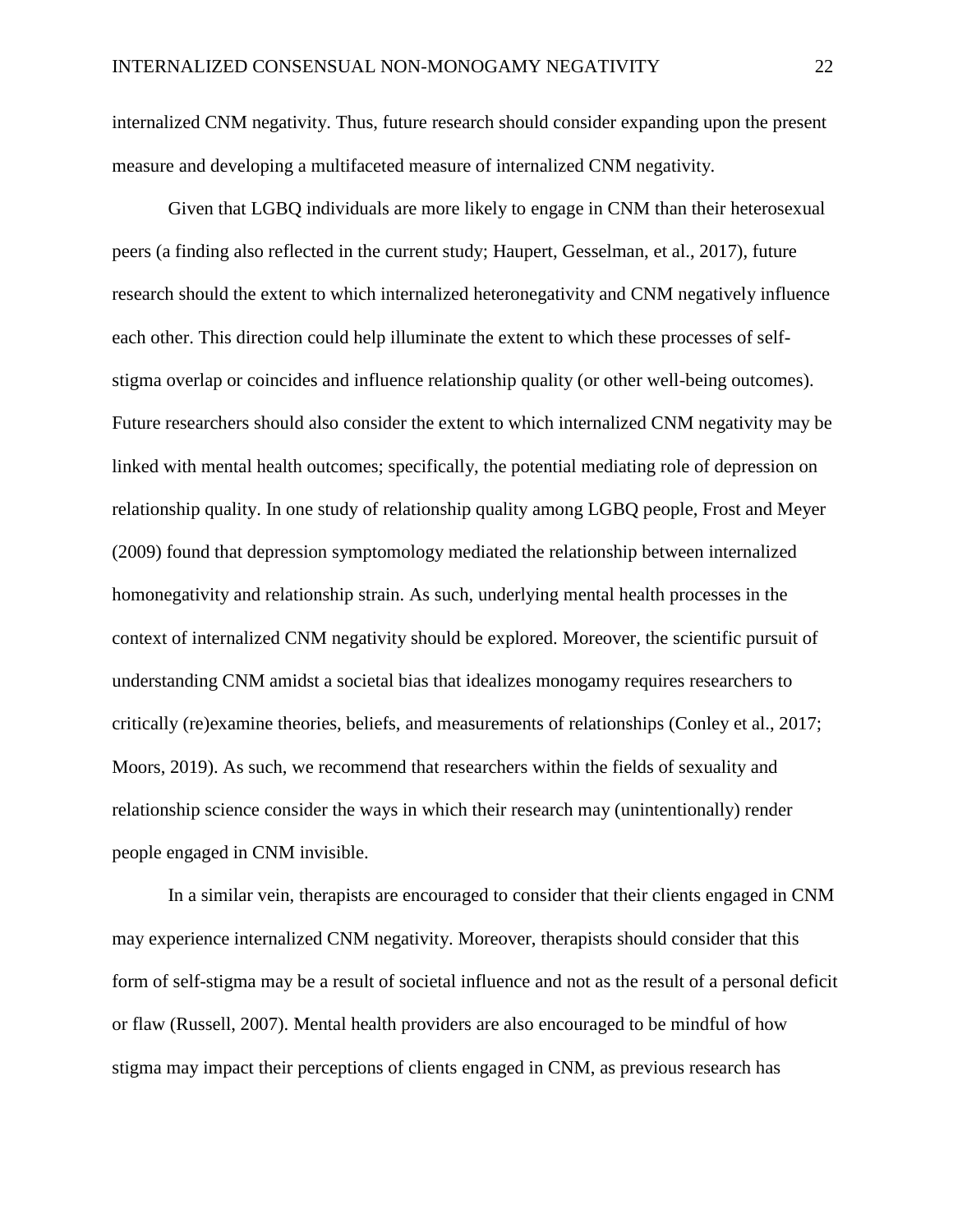documented that therapists engaged in a number of harmful practices with these clients (e.g., lack knowledge about CNM, request that client renounce their relationship; Schechinger et al., 2018). The distress that CNM clients may experience is likely, in part, influenced by social stigma and internalized CNM negativity.

#### **Footnote**

1. Over the past two decades, researchers have shifted from use of the term internalized homophobia (originally coined) to internalized homonegativity or internalized heterosexism to reflect the same psychological construct. Internalized homonegativity has also been referred to as internalized homophobia, a concept that has been criticized as being too narrowly focused on fear and avoidance of LBGQ individuals (e.g., Frost & Meyer, 2009; Herek, 1995, 2004).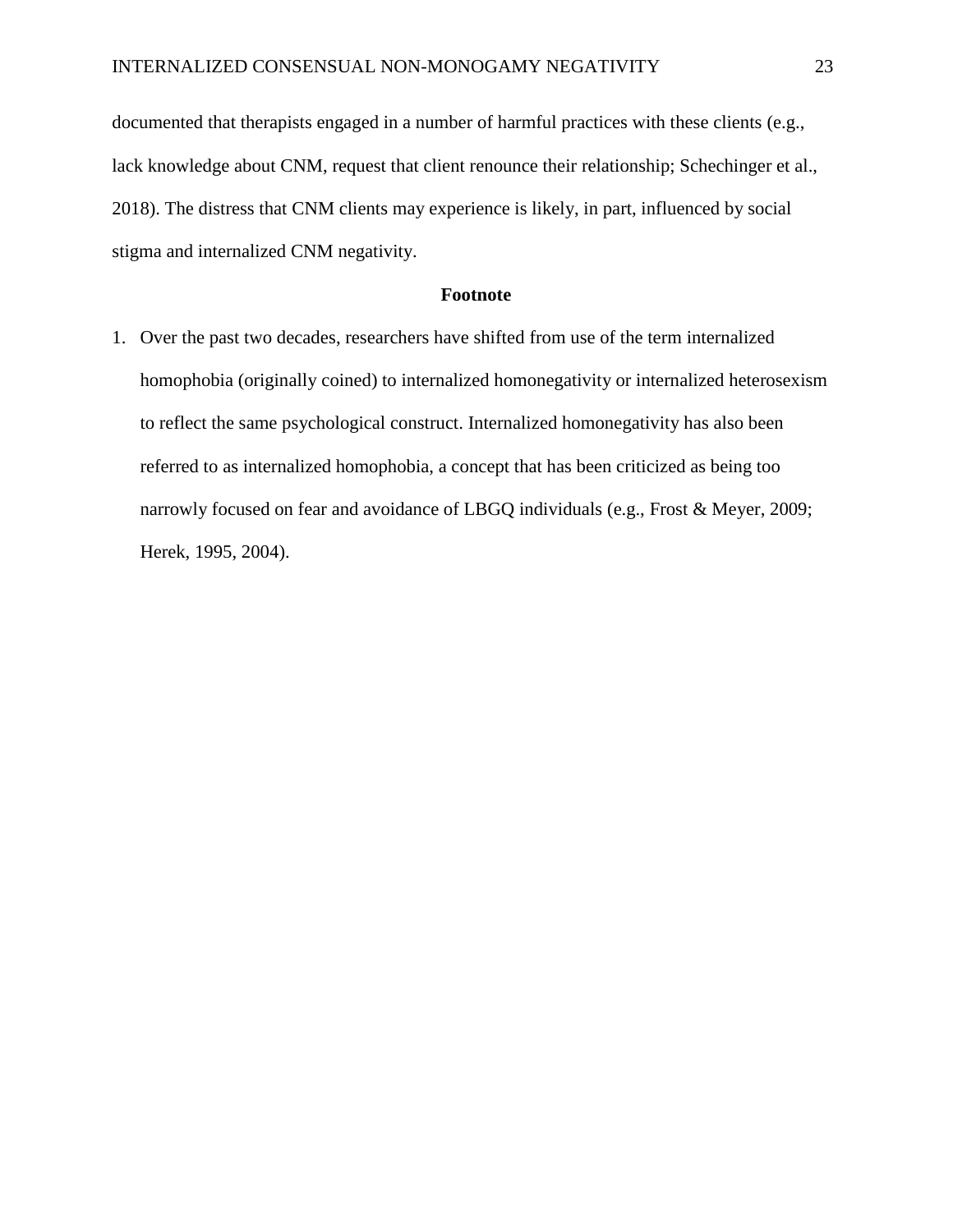#### **References**

- Aguilar, J. (2013). Situational sexual behaviors: The ideological work of moving toward polyamory in communal living groups. *Journal of Contemporary Ethnography, 42*(1), 104-129.
- Aviram, H., & Leachman, G. (2015). The future of polyamorous marriage: Lessons from the marriage equality struggle. *Harvard Journal of Law & Gender, 38*, 269-336.
- Balsam, K. F., & Szymanski, D. M. (2005). Relationship quality and domestic violence in women's same-sex relationships: The role of minority stress. *Psychology of Women Quarterly, 29*(3), 258-269.
- Balzarini, R. N., Campbell, L., Kohut, T., Holmes, B. M., Lehmiller, J. J., Harman, J. J., & Atkins, N. (2017). Perceptions of primary and secondary relationships in polyamory. *PloS one, 12*(5), e0177841.
- Balzarini, R. N., Dharma, C., Kohut, T., Campbell, L., Lehmiller, J. J., Harman, J. J., & Holmes, B. M. (2019). Comparing relationship quality across different types of romantic partners in polyamorous and monogamous relationships. *Archives of Sexual Behavior, 48*(6), 1749-1767.
- Balzarini, R. N., Dharma, C., Kohut, T., Holmes, B. M., Campbell, L., Lehmiller, J. J., & Harman, J. J. (2019). Demographic comparison of American individuals in polyamorous and monogamous relationships. *The Journal of Sex Research, 56*(6), 681-694.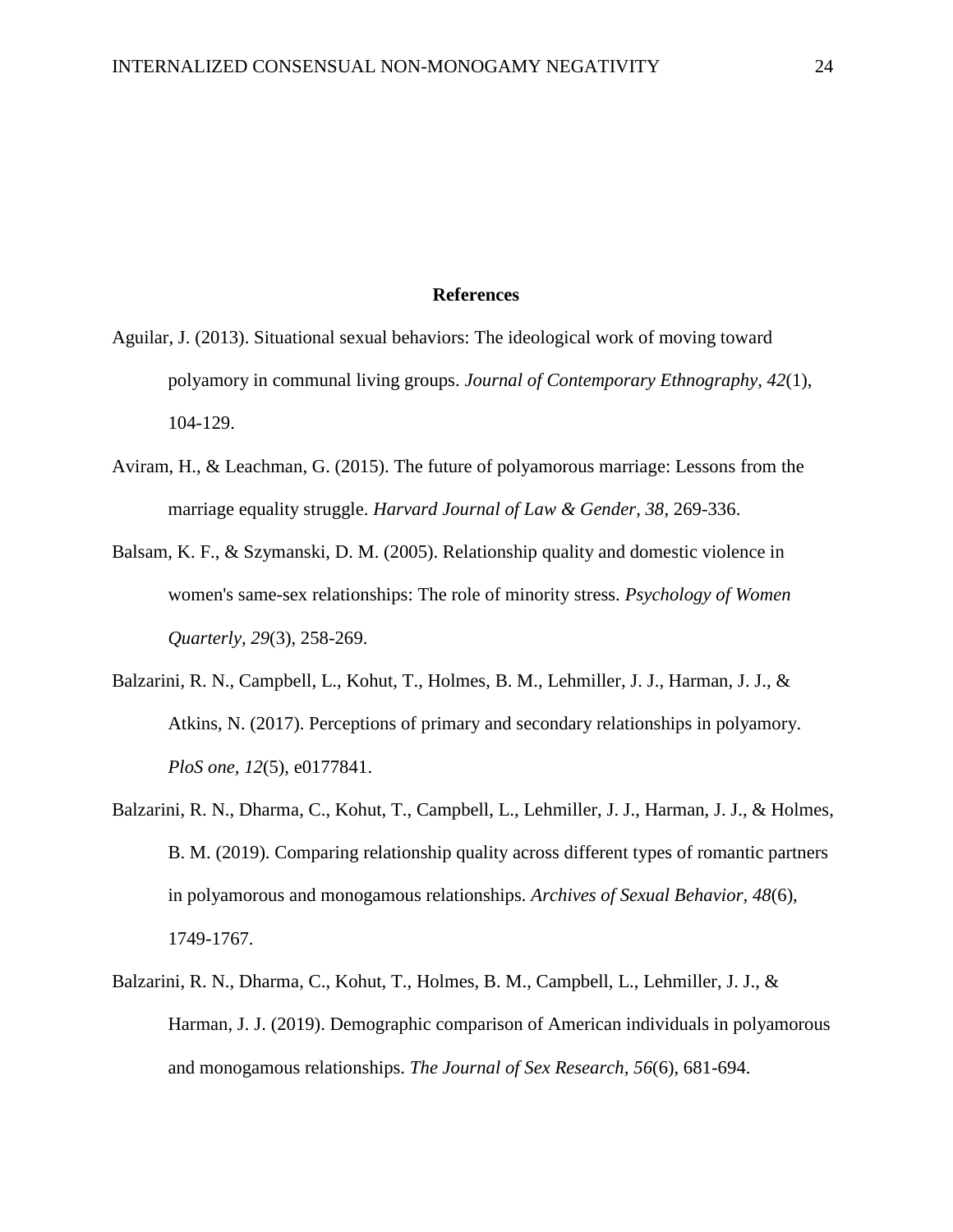- Balzarini, R. N., Shumlich, E. J., Kohut, T., & Campbell, L. (2018). Dimming the "halo" around monogamy: Re-assessing stigma surrounding consensually non-monogamous romantic relationships as a function of personal relationship orientation. *Frontiers in psychology, 9*, 1-13.
- Barker, M. (2005). This is my partner, and this is my... partner's partner: Constructing a polyamorous identity in a monogamous world. *Journal of Constructivist Psychology, 18*(1), 75-88.
- Bennett, D. A. (2001). How can I deal with missing data in my study? *Australian and New Zealand Journal of Public Health, 25*(5), 464-469.
- Blasband, D., & Peplau, L. A. (1985). Sexual exclusivity versus openness in gay male couples. *Archives of Sexual Behavior, 14*(5), 395-412.
- Brewis, A., & Meyer, M. (2005). Marital coitus across the life course. *Journal of Biosocial Science, 37*(4), 499-518.
- Cass, V. C. (1979). Homosexuality identity formation: A theoretical model. *Journal of Homosexuality, 4*(3), 219-235.
- Clement, U. (2002). Sex in long-term relationships: A systemic approach to sexual desire problems. *Archives of Sexual Behavior, 31*(3), 241-246.
- Conley, T. D., Matsick, J., Moors, A. C., & Ziegler, A. (2017). The Investigation of consensually non-monogamous relationships: Theories, methods and new directions. *Perspectives on Psychological Science, 12*(2), 205-232.
- Conley, T. D., Moors, A. C., Matsick, J. L., & Ziegler, A. (2013). The fewer the merrier: Assessing stigma surrounding non-normative romantic relationships *Analyses of Social Issues and Public Policy, 13*(1), 1-30.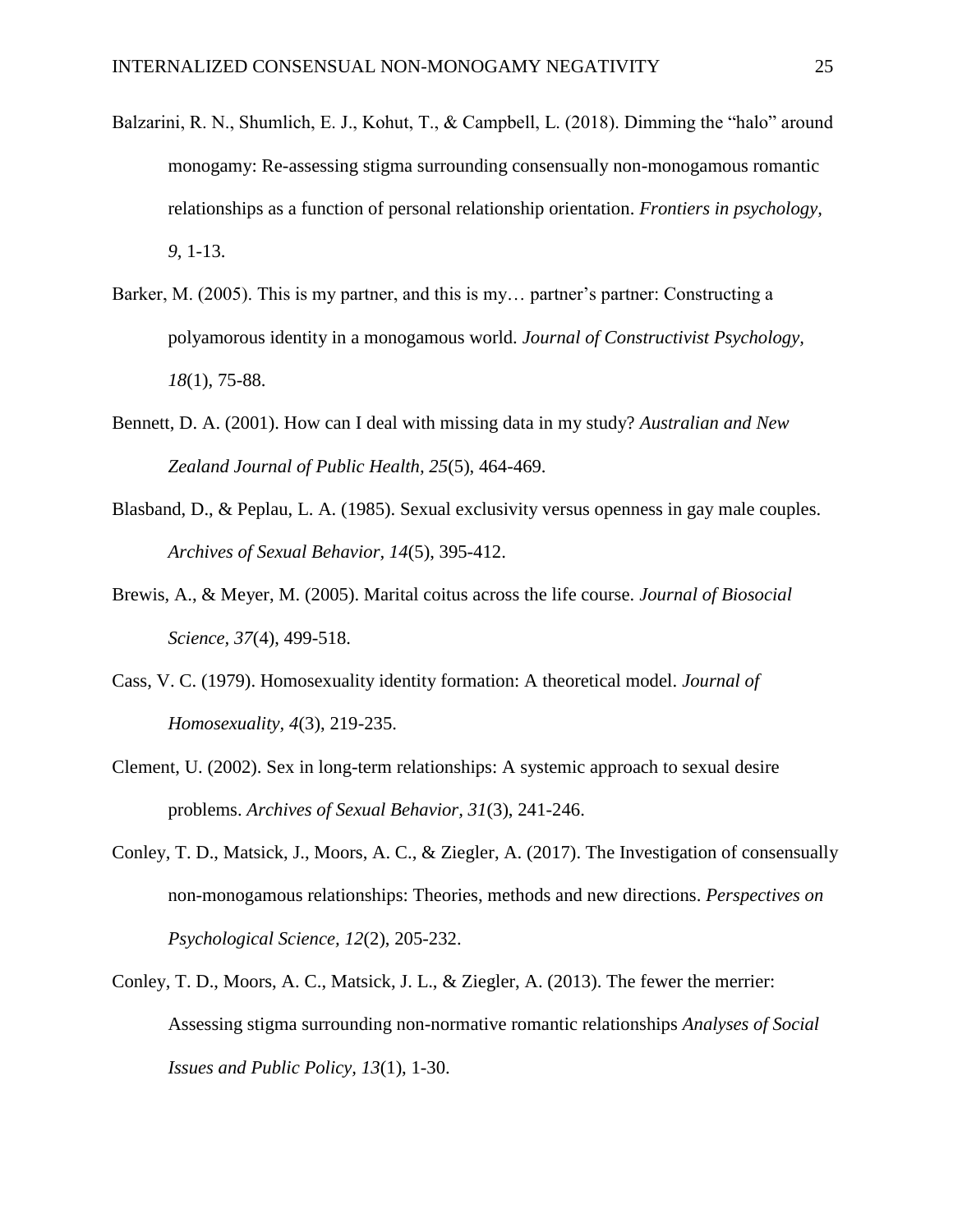- Conley, T. D., Piemonte, J. L., Gusakova, S., & Rubin, J. D. (2018). Sexual satisfaction among individuals in monogamous and consensually non-monogamous relationships. *Journal of Social and Personal Relationships, 35*(4), 509-531.
- Davila, J., Karney, B. R., & Bradbury, T. N. (1999). Attachment change processes in the early years of marriage. *Journal of Personality and Social Psychology, 76*, 783-802.
- Day, M. V. (2016). Why people defend relationship ideology. *Journal of Social and Personal Relationships, 33*(3), 348-360.
- DePaulo, B. M., & Morris, W. L. (2005). Singles in society and in science. *Psychological Inquiry, 16*(2-3), 57-83.
- Doyle, D. M., & Molix, L. (2015). Social stigma and sexual minorities' romantic relationship functioning: A meta-analytic review. *Personality and Social Psychology Bulletin, 41*(10), 1363-1381.
- Fabrigar, L. R., & Wegener, D. T. (2011). *Exploratory factor analysis*: Oxford University Press.
- Fairbrother, N., Hart, T. A., & Fairbrother, M. (2019). Open Relationship Prevalence, Characteristics, and Correlates in a Nationally Representative Sample of Canadian Adults. *The Journal of Sex Research, 56*(6), 695-704.
- Fingerhut, A. W., & Peplau, L. A. (2013). Same-sex romantic relationships.
- Fletcher, G. J., Simpson, J. A., & Thomas, G. (2000). The measurement of perceived relationship quality components: A confirmatory factor analytic approach. *Personality and Social Psychology Bulletin, 26*(3), 340-354.
- Frost, D. M., & Meyer, I. H. (2009). Internalized homophobia and relationship quality among lesbians, gay men, and bisexuals. *Journal of Counseling Psychology, 56*(1), 97-109.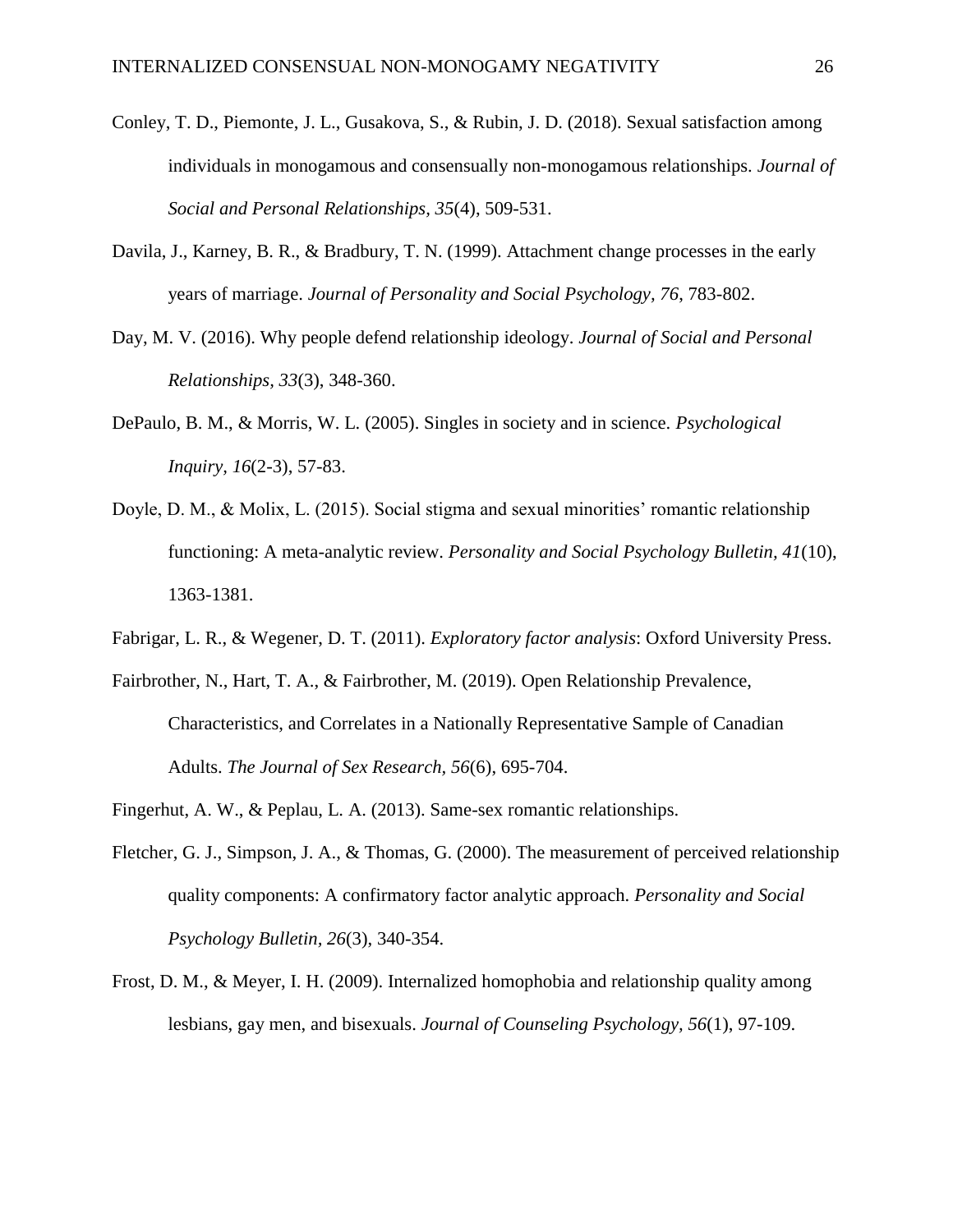- Funk, J. L., & Rogge, R. D. (2007). Testing the ruler with item response theory: Increasing precision of measurement for relationship satisfaction with the Couples Satisfaction Index. *Journal of Family Psychology, 21*(4), 572-583.
- Haupert, M. L., Gesselman, A. N., Moors, A. C., Fisher, H. E., & Garcia, J. R. (2017). Prevalence of Experiences With Consensual Nonmonogamous Relationships: Findings From Two National Samples of Single Americans. *Journal of Sex & Marital Therapy, 43*(5), 424-440.
- Haupert, M. L., Moors, A. C., Gesselman, A. N., & Garcia, J. R. (2017). Estimates and Correlates of Engagement in Consensually Non-Monogamous Relationships. *Current Sexual Health Reports, 9*(3), 155-165.
- Herek, G. M. (1995). Psychological heterosexism in the United States. In A. D'Augelli & C. Pattersen (Eds.), *Lesbian, gay, and bisexual identities over the lifespan: Psychological perspectives* (pp. 321-346). Oxford, UK: Oxford University Press.
- Herek, G. M. (2004). Beyond "homophobia": Thinking about sexual prejudice and stigma in the twenty-first century. *Sexuality Research & Social Policy, 1*(2), 6-24.
- Herek, G. M. (2007). Confronting sexual stigma and prejudice: Theory and practice. *Journal of Social Issues, 63*(4), 905-925.
- Herek, G. M., Gillis, J. R., & Cogan, J. C. (2009). Internalized stigma among sexual minority adults: Insights from a social psychological perspective. *Journal of Counseling Psychology, 56*(1), 32-43.
- Hutzler, K. T., Giuliano, T. A., Herselman, J. R., & Johnson, S. M. (2016). Three's a crowd: public awareness and (mis)perceptions of polyamory. *Psychology & Sexuality, 7*(2), 69- 87.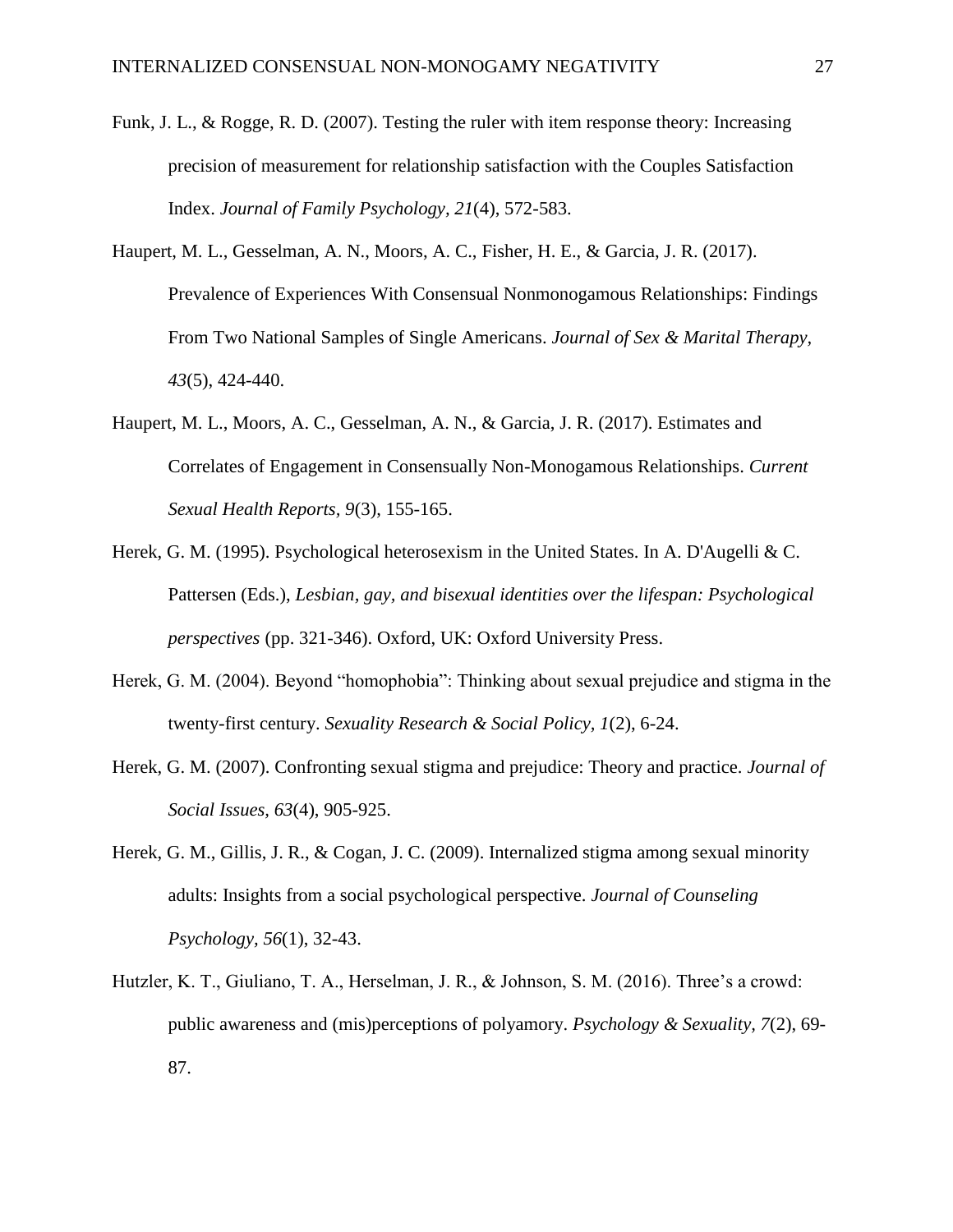- Jellison, W. A., McConnell, A. R., & Gabriel, S. (2004). Implicit and explicit measures of sexual orientation attitudes: In group preferences and related behaviors and beliefs among gay and straight men. *Personality and Social Psychology Bulletin, 30*(5), 629-642.
- Kelleher, C. (2009). Minority stress and health: Implications for lesbian, gay, bisexual, transgender, and questioning (LGBTQ) young people. *Counselling Psychology Quarterly, 22*(4), 373-379.
- Klesse, C. (2007). *The spectre of promiscuity: Gay male and bisexual non-monogamies and polyamories*. Abingdon, Oxon: Ashgate Publishing.
- Klesse, C. (2014). Polyamory: Intimate practice, identity or sexual orientation? *Sexualities, 17*(1- 2), 81-99.
- Klesse, C. (2016). Marriage, law and polyamory. Rebutting mononormativity with sexual orientation discourse? *Oñati Socio-legal Series, 6*(6), 1348-1376.
- Kurdek, L. A. (2005). What do we know about gay and lesbian couples? *Current Directions in Psychological Science, 14*(5), 251-254.
- Mayfield, W. (2001). The development of an internalized homonegativity inventory for gay men. *Journal of Homosexuality, 41*(2), 53-76.
- Means- Christensen, A. J., Snyder, D. K., & Negy, C. (2003). Assessing nontraditional couples: validity of the marital satisfaction inventory‐ revised with gay, lesbian, and cohabiting heterosexual couples. *Journal of Marital and Family Therapy, 29*(1), 69-83.
- Meyer, I. H. (1995). Minority stress and mental health in gay men. *Journal of Health and Social Behavior*, 38-56.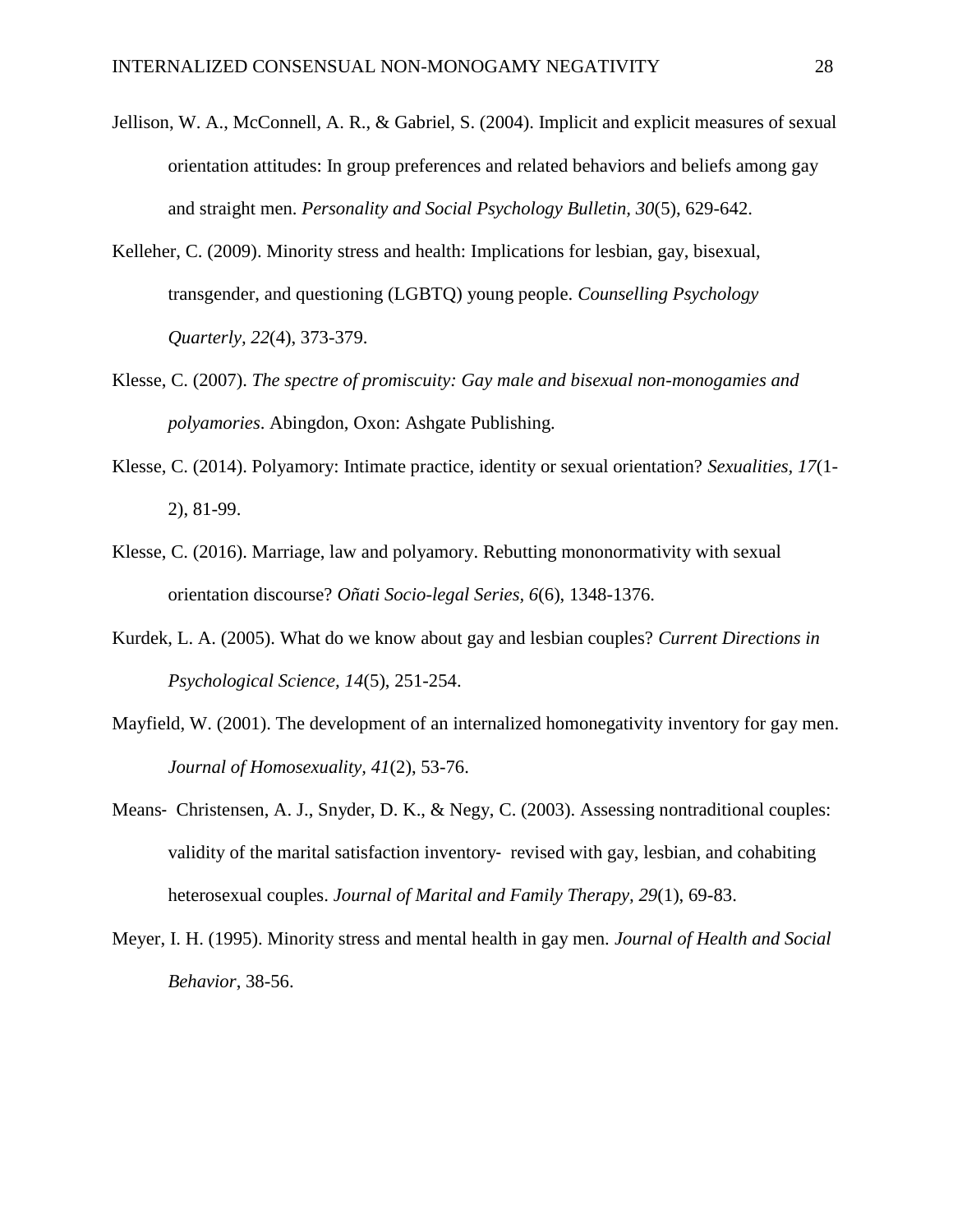- Meyer, I. H. (2003). Prejudice, social stress, and mental health in lesbian, gay, and bisexual populations: Conceptual issues and research evidence. *Psychological Bulletin, 129*(5), 674-697.
- Meyer, I. H., & Dean, L. (1998). Internalized homophobia, intimacy, and sexual behavior among gay and bisexual men. In G. M. Herek (Ed.), *Stigma and sexual orientation: Understanding prejudice against lesbians, gay men, and bisexuals* (pp. 160-186). Thousand Oaks, CA: Sage.
- Minton, H. L. (1997). Queer theory: Historical roots and implications for psychology. *Theory & Psychology, 7*(3), 337-353.
- Mohr, J. J., & Fassinger, R. E. (2006). Sexual orientation identity and romantic relationship quality in same-sex couples. *Personality and Social Psychology Bulletin, 32*(8), 1085- 1099.
- Moors, A. C. (2019). Moving past the rose-tinted lens of monogamy: Onward with critical selfexamination and (sexually) healthy science. *Archives of Sexual Behavior, 48*(1), 57-61.
- Moors, A. C., Matsick, J., & Schechinger, H. (2017). Unique and shared relationship benefits of consensually non-monogamous and monogamous relationships: A review and insights for moving forward. *European Psychologist, 22*(1), 55-71.
- Moors, A. C., Matsick, J. L., Ziegler, A., Rubin, J., & Conley, T. D. (2013). Stigma toward individuals engaged in consensual non-monogamy: Robust and worthy of additional research. *Analyses of Social Issues and Public Policy, 13*(1), 52-69.
- Moors, A. C., Ryan, W. S., & Chopik, W. J. (2019). Multiple loves: The effects of attachment with multiple concurrent romantic partners on relational functioning. *Personality and Individual Differences, 147*, 102-110.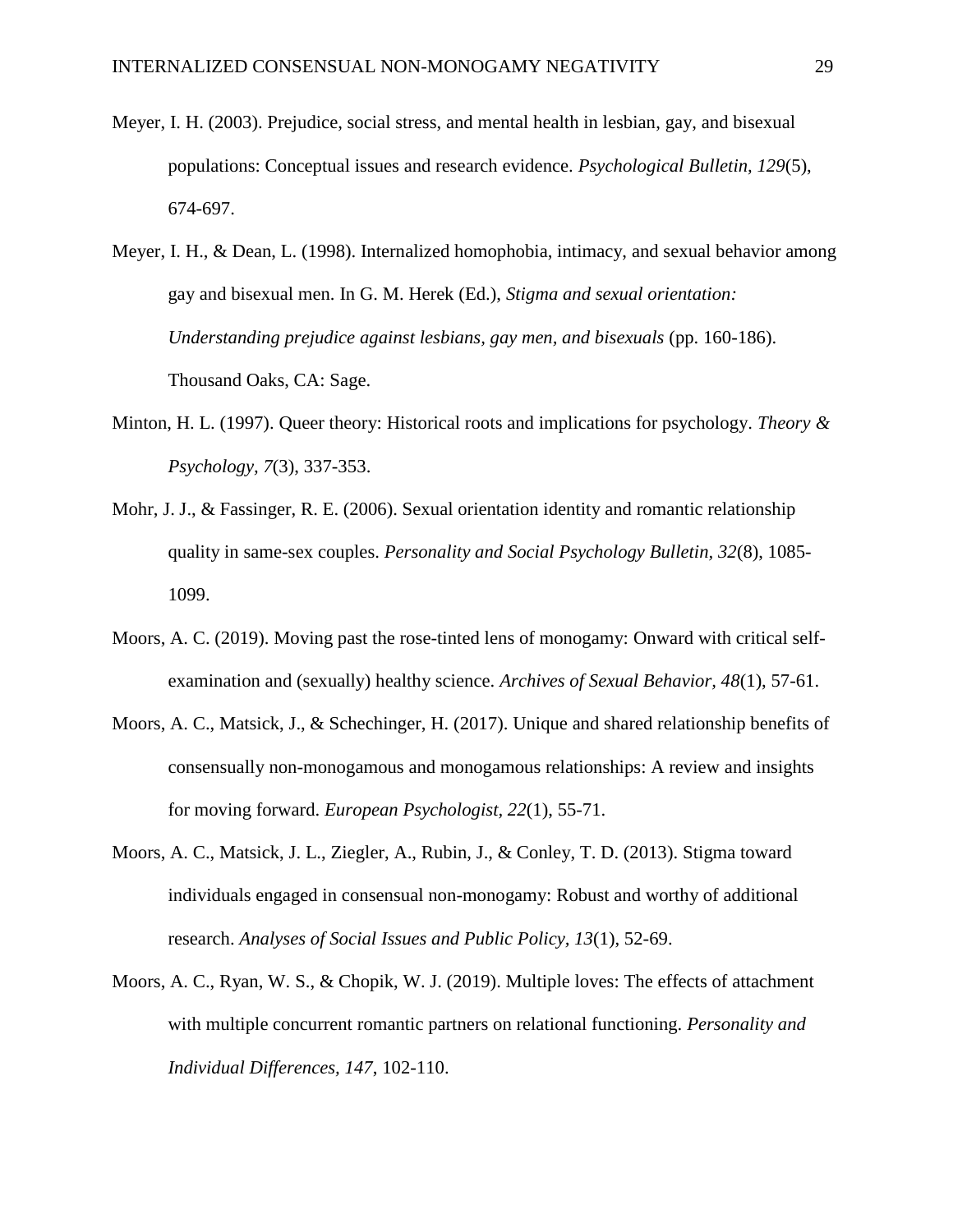- Moors, A. C., & Schechinger, H. (2014). Understanding sexuality: Implications of Rubin for relationship research and clinical practice. *Sexual and Relationship Therapy, 29*(4), 476- 482.
- Nichols, M., & Shernoff, M. (2007). Therapy with sexual minorities: Queering practice. In S. R. Leiblum (Ed.), *Principles and practice of sex therapy* (Vol. 4). New York: NY: Guilford Press.
- Pallotta-Chiarolli, M. (2010). 'To pass, border or pollute': Polyfamilies go to school. In M. Barker & D. Langdridge (Eds.), *Understanding non-monogamies* (pp. 182-187). New York, NY: Routledge.
- Puckett, J. A., Woodward, E. N., Mereish, E. H., & Pantalone, D. W. (2015). Parental rejection following sexual orientation disclosure: Impact on internalized homophobia, social support, and mental health. *LGBT health, 2*(3), 265-269.
- Rambukkana, N. P. (2004). Uncomfortable bridges: The bisexual politics of outing polyamory. *Journal of Bisexuality, 4*(3-4), 141-154.
- Rith, K. A., & Diamond, L. M. (2013). Same-sex relationships. In M. A. Fine & F. D. Fincham (Eds.), *Handbook of family theories: A content-based approach* (pp. 123-144). New York, NY: Routledge.
- Rodrigues, D., Fasoli, F., Huic, A., & Lopes, D. (2018). Which partners are more human? Monogamy matters more than sexual orientation for dehumanization in three European countries. *Sexuality Research and Social Policy, 15*(4), 504-515.
- Ross, M. W., & Rosser, B. (1996). Measurement and correlates of internalized homophobia: A factor analytic study. *Journal of Clinical Psychology, 52*(1), 15-21.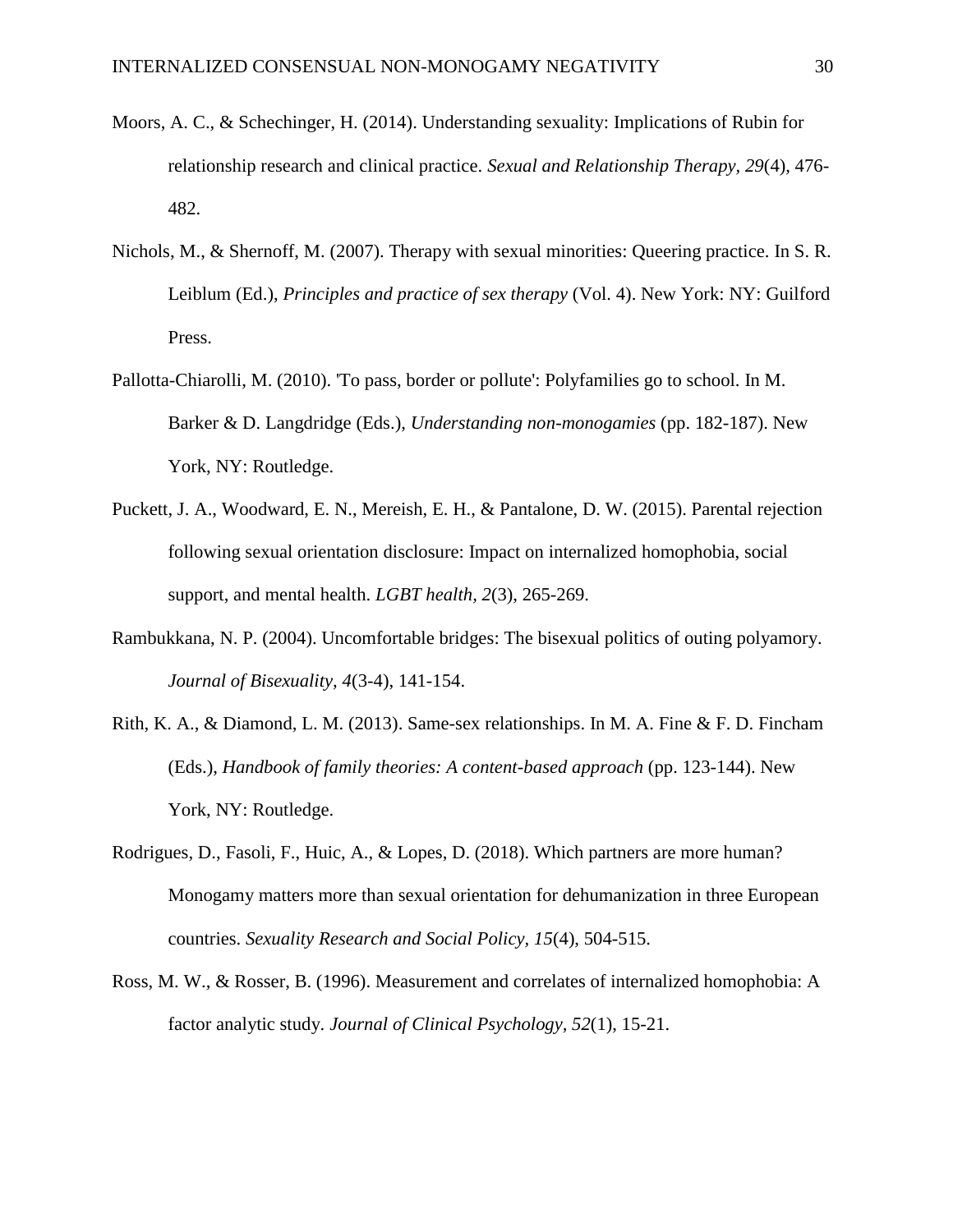- Rubin, G. (1984). Thinking sex: Notes for a radical theory of the politics of sexuality. In C. S. Vance (Ed.), *Pleasure and danger: Exploring female sexuality* (pp. 267-319). Boston: Routledge and Kegan Paul.
- Russell, G. M. (2007). Internalized homophobia: Lessons from the Mobius strip. In C. Brown & T. Augusta-Scott (Eds.), *Narrative therapy: Making meaning, making lives*. Thousand Oaks, CA: Sage.
- Ryan, W. S., Legate, N., Weinstein, N., & Rahman, Q. (2017). Autonomy support fosters lesbian, gay, and bisexual identity disclosure and wellness, especially for those with internalized homophobia. *Journal of Social Issues, 73*(2), 289-306.
- Sakaluk, J. K., & Short, S. D. (2017). A methodological review of exploratory factor analysis in sexuality research: Used practices, best practices, and data analysis resources. *The Journal of Sex Research, 54*(1), 1-9.
- Schechinger, H., Sakaluk, J. K., & Moors, A. C. (2018). Harmful and helpful therapy practices with consensually non-monogamous clients: Toward an inclusive framework. *Journal of Consulting and Clinical Psychology, 86*(11), 879-891.
- Sheff, E. (2011). Polyamorous families, same-sex marriage, and the slippery slope. *Journal of Contemporary Ethnography, 40*(5), 487-520.
- Sheff, E. (2015). *Polyamorists Next Door: Inside Multiple-Partner Relationships and Families*. Lanham, Maryland: Rowman & Littlefield.
- Shelton, K., & Delgado-Romero, E. A. (2013). Sexual orientation microaggressions: The experience of lesbian, gay, bisexual, and queer clients in psychotherapy. *Psychology of Sexual Orientation & Gender Diversity, 1*, 59-70.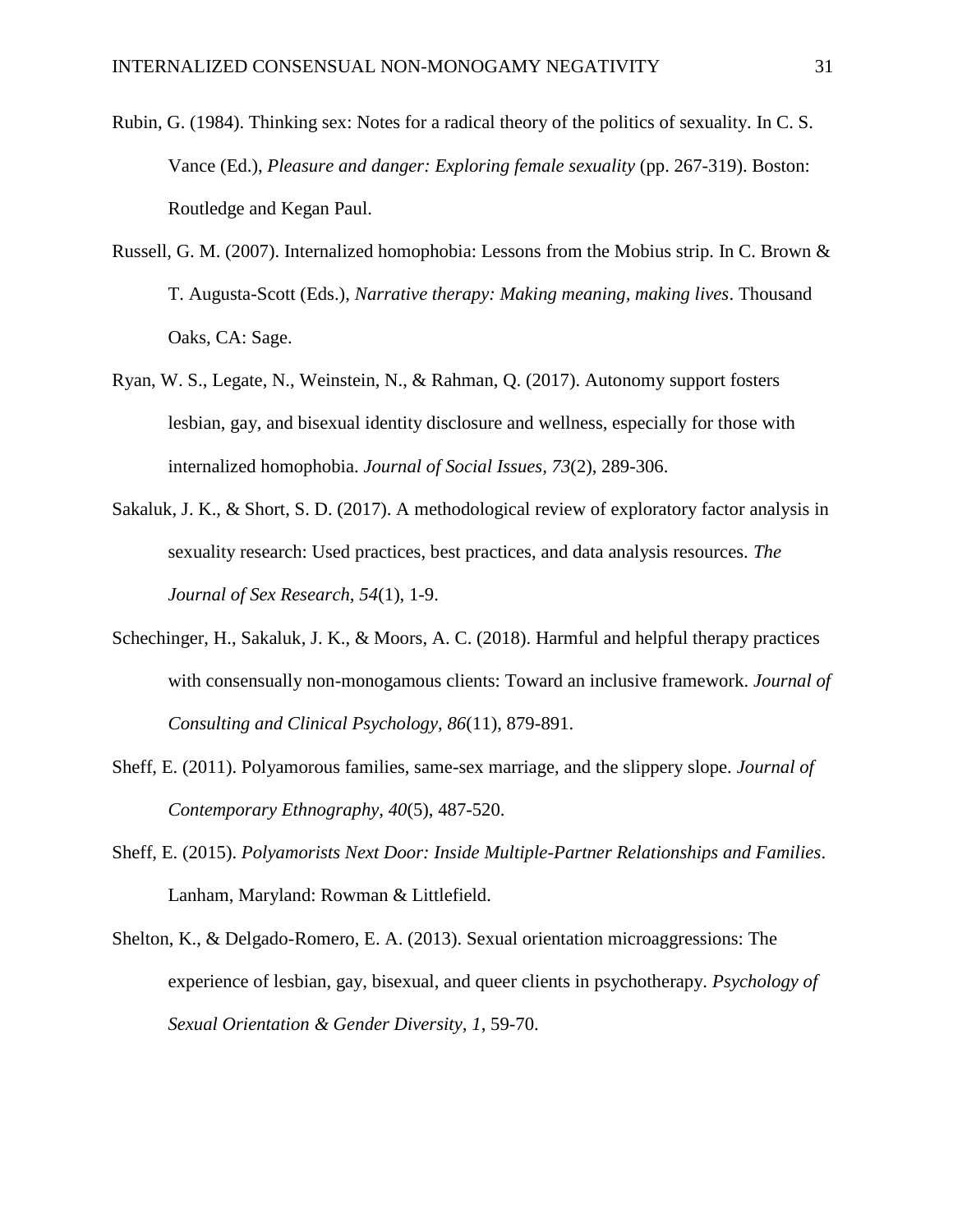- Smolenski, D. J., Diamond, P. M., Ross, M. W., & Rosser, B. S. (2010). Revision, criterion validity, and multigroup assessment of the reactions to homosexuality scale. *Journal of Personality Assessment, 92*(6), 568-576.
- Štulhofer, A., Buško, V., & Brouillard, P. (2010). Development and bicultural validation of the New Sexual Satisfaction Scale. *Journal of Sex Research, 47*(4), 257-268.
- Szymanski, D. M., & Carr, E. R. (2008). The roles of gender role conflict and internalized heterosexism in gay and bisexual men's psychological distress: Testing two mediation models. *Psychology of Men & Masculinity, 9*(1), 40-54.
- Szymanski, D. M., & Chung, Y. B. (2001). The lesbian internalized homophobia scale: A rational/theoretical approach. *Journal of Homosexuality, 41*(2), 37-52.
- Szymanski, D. M., Kashubeck-West, S., & Meyer, J. (2008). Internalized heterosexism: A historical and theoretical overview. *The Counseling Psychologist, 36*(4), 510-524.
- Vaughan, M. D., Jones, P., Taylor, B. A., & Roush, J. (2019). Healthcare experiences and needs of consensually non-monogamous people: Results from a focus group study. *The Journal of Sexual Medicine, 16*(1), 42-51.
- Weitzman, G. (2006). Therapy with clients who are bisexual and polyamorous. *Journal of Bisexuality, 6*(1-2), 137-164.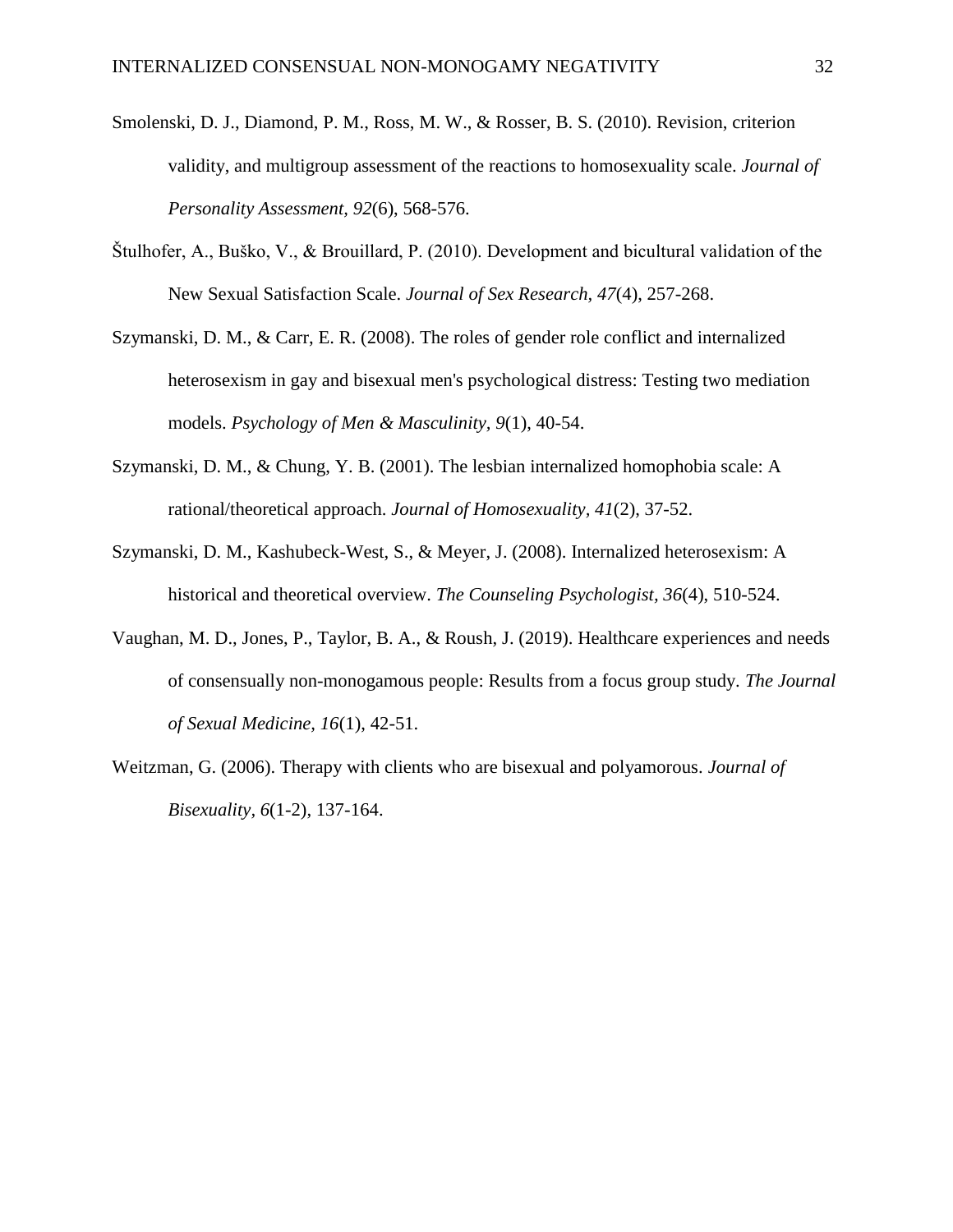## Table 1

# *Summary of Exploratory Factor Analysis Results: Internalized CNM Negativity*

|                                                       | <b>Rotated Factor Loadings</b> |            |            |  |  |  |  |  |  |
|-------------------------------------------------------|--------------------------------|------------|------------|--|--|--|--|--|--|
| Item                                                  | Public                         | Personal   | Social     |  |  |  |  |  |  |
|                                                       | Identification                 | Discomfort | Discomfort |  |  |  |  |  |  |
| I feel comfortable being seen in public with          | 0.96                           | $-0.11$    | 0.07       |  |  |  |  |  |  |
| consensually non-monogamous individuals (reverse)     |                                |            |            |  |  |  |  |  |  |
| I feel comfortable discussing consensual non-         | 0.54                           | 0.20       | 0.004      |  |  |  |  |  |  |
| monogamy in a public situation (reverse)              |                                |            |            |  |  |  |  |  |  |
| I feel comfortable having a consensual non-           | $-0.07$                        | 0.92       | $-0.001$   |  |  |  |  |  |  |
| monogamy lifestyle (reverse)                          |                                |            |            |  |  |  |  |  |  |
| Even if I could change my relationship orientation, I | 0.07                           | 0.48       | $-0.04$    |  |  |  |  |  |  |
| wouldn't (reverse)                                    |                                |            |            |  |  |  |  |  |  |
| Consensual non-monogamy is as natural as              | $-.002$                        | 0.28       | 0.11       |  |  |  |  |  |  |
| monogamy (reverse)                                    |                                |            |            |  |  |  |  |  |  |
| I feel comfortable in consensual non-monogamy-        | $-.003$                        | $-0.02$    | 0.83       |  |  |  |  |  |  |
| friendly communities/locations (reverse)              |                                |            |            |  |  |  |  |  |  |
| Social situations with consensual non-monogamous      | 0.16                           | 0.07       | 0.50       |  |  |  |  |  |  |
| individuals make me feel uncomfortable                |                                |            |            |  |  |  |  |  |  |
| Eigenvalues                                           | 2.65                           | 1.11       | 0.94       |  |  |  |  |  |  |
| % of variance                                         | 37.79                          | 15.78      | 14.31      |  |  |  |  |  |  |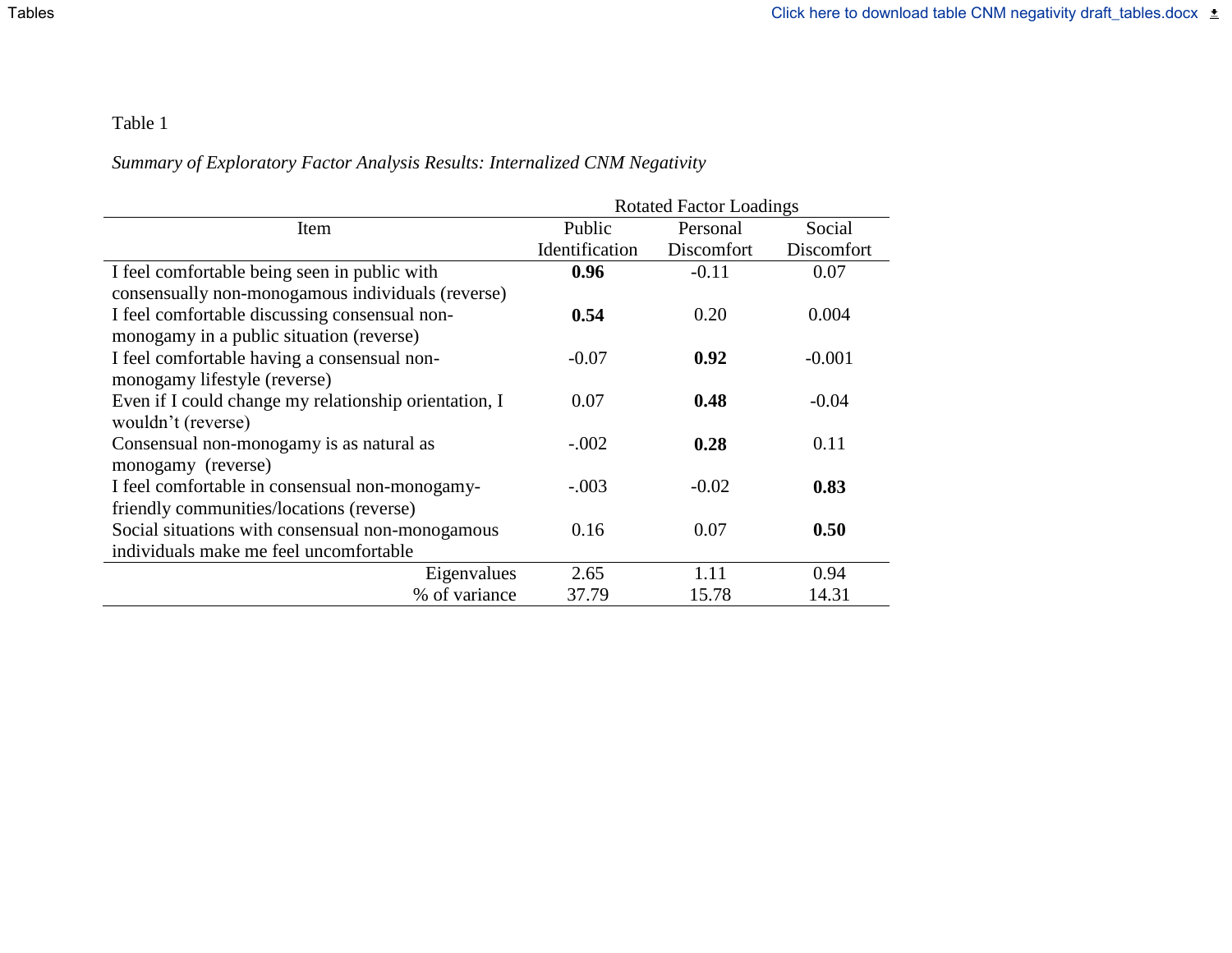## ATTACHMENT AND POLYAMORY 2

## Table 2

*Correlations among Internalized CNM Negativity and Partner 1 and Partner 2 Relational Functioning Variables*

|                                           |           | $\overline{2}$      | 3         | $\overline{4}$ | 5        | 6                 | 7      | 8        | 9        | 10                       | 11 |
|-------------------------------------------|-----------|---------------------|-----------|----------------|----------|-------------------|--------|----------|----------|--------------------------|----|
| 1. Personal comfort                       | $- -$     |                     |           |                |          |                   |        |          |          |                          |    |
| 2. Social comfort                         | $.27***$  | $\qquad \qquad -$   |           |                |          |                   |        |          |          |                          |    |
| 3. Public identification                  | $.33***$  | $.42***$            |           |                |          |                   |        |          |          |                          |    |
| 4. Relationship satisfaction P1           | $-.26***$ | $-.11$ <sup>*</sup> | $-.08$    | $-$            |          |                   |        |          |          |                          |    |
| 5. Relationship agreement satisfaction P1 | $-.28***$ | $-.11$ <sup>*</sup> | $-.07$    | $.68***$       | $-$      |                   |        |          |          |                          |    |
| 6. Commitment P1                          | $-.16***$ | $-0.06$             | $-.04$    | $.60***$       | $.39***$ | $\qquad \qquad -$ |        |          |          |                          |    |
| 7. Sexual Satisfaction P1                 | $-.17***$ | $-.13*$             | $-.11*$   | $.49***$       | $.49***$ | .08               | $-$    |          |          |                          |    |
| 8. Relationship satisfaction P2           | $-.19***$ | $-.04$              | $-.08$    | $.20***$       | $.17***$ | .07               | .10    | $-$      |          |                          |    |
| 9. Relationship agreement satisfaction P2 | $-.16***$ | $-.06$              | $-.08$    | $.13*$         | $.21***$ | .01               | .04    | $.72***$ |          |                          |    |
| 10. Commitment P2                         | $-.16***$ | $-.05$              | $-.15***$ | $.11^*$        | .04      | .08               | $-.05$ | $.70***$ | $.47***$ | $\overline{\phantom{m}}$ |    |
| 11. Sexual Satisfaction P2                | $-.08$    | $-.01$              | $-.04$    | .10            | $.12*$   | .06               | .10    | $.52***$ | $.49***$ | $.30***$                 |    |

*Note.*  $^* p < .05.$   $^* p < .01.$   $^* p < .001.$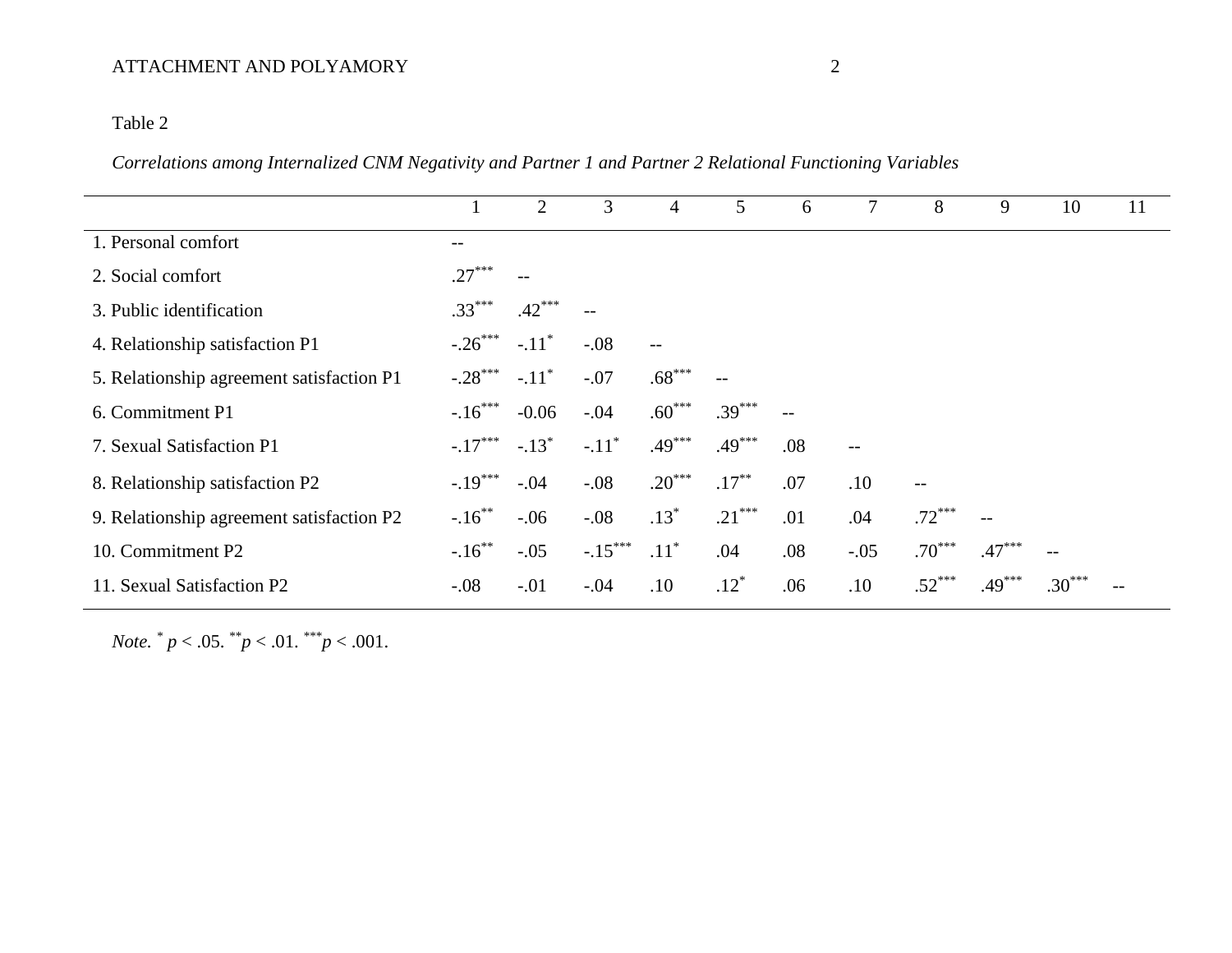## ATTACHMENT AND POLYAMORY 3

### Table 3

*Multiple Regression Analyses of Relational Quality for Partner 1 Predicted by Internalized Consensual Non-monogamy Negativity*

|                                  |             | P1 Relationship Satisfaction <sup>a</sup> |        |            |         | P1 Satisfaction with<br>Relationship Agreements <sup>b</sup> |        |            |             | P1 Commitment <sup>c</sup> |        | P1 Sexual Satisfaction <sup>d</sup> |             |           |         |            |
|----------------------------------|-------------|-------------------------------------------|--------|------------|---------|--------------------------------------------------------------|--------|------------|-------------|----------------------------|--------|-------------------------------------|-------------|-----------|---------|------------|
| Predictors                       | $\mathbf b$ | <b>SE</b>                                 | β      |            | b       | <b>SE</b>                                                    | β      |            | $\mathbf b$ | <b>SE</b>                  | β      |                                     | $\mathbf b$ | <b>SE</b> | $\beta$ |            |
| Step 1<br>Relationship length P1 | $-.01$      | .01                                       | $-.03$ | $-.61$     | .001    | .001                                                         | $-.04$ | $-.73$     | .002        | .001                       | .25    | $4.75***$                           | $-.003$     | .001      | $-.29$  | $-5.27***$ |
| Step 2<br>Relationship length P1 | $-.002$     | .01                                       | $-.02$ | $-.31$     | .001    | .001                                                         | $-.02$ | $-.44$     | .002        | .001                       | .26    | $5.02***$                           | $-.002$     | .001      | $-.27$  | $-4.81***$ |
| Personal comfort                 | $-.55$      | 1.18                                      | $-.26$ | $-4.62***$ | $-.44$  | .09                                                          | $-.28$ | $-5.01***$ | $-19$       | .07                        | $-16$  | $-2.86***$                          | $-.17$      | .08       | $-.13$  | $-2.25$    |
| Social comfort                   | $-.72$      | .92                                       | $-.05$ | $-.78$     | $-0.06$ | .07                                                          | $-.05$ | $-.91$     | $-.05$      | .05                        | $-.05$ | $-.90$                              | $-.04$      | .06       | $-.04$  | $-.67$     |
| Public identification            | .32         | .67                                       | .03    | .48        | .04     | .05                                                          | .05    | .86        | .01         | .04                        | .01    | .23                                 | $-.01$      | .04       | $-.02$  | $-.34$     |

Overall model:  ${}^{a}F(4, 334) = 6.50, p < .001$ .  ${}^{b}F(4, 334) = 7.48, p < .001$ .  ${}^{c}F(4, 334) = 8.59, p < .001$ .  ${}^{d}F(4, 307) = 9.03, p < .001$ . *Note*. Bonferroni correction for tabled analyses \*\*\*  $p < .006$ .